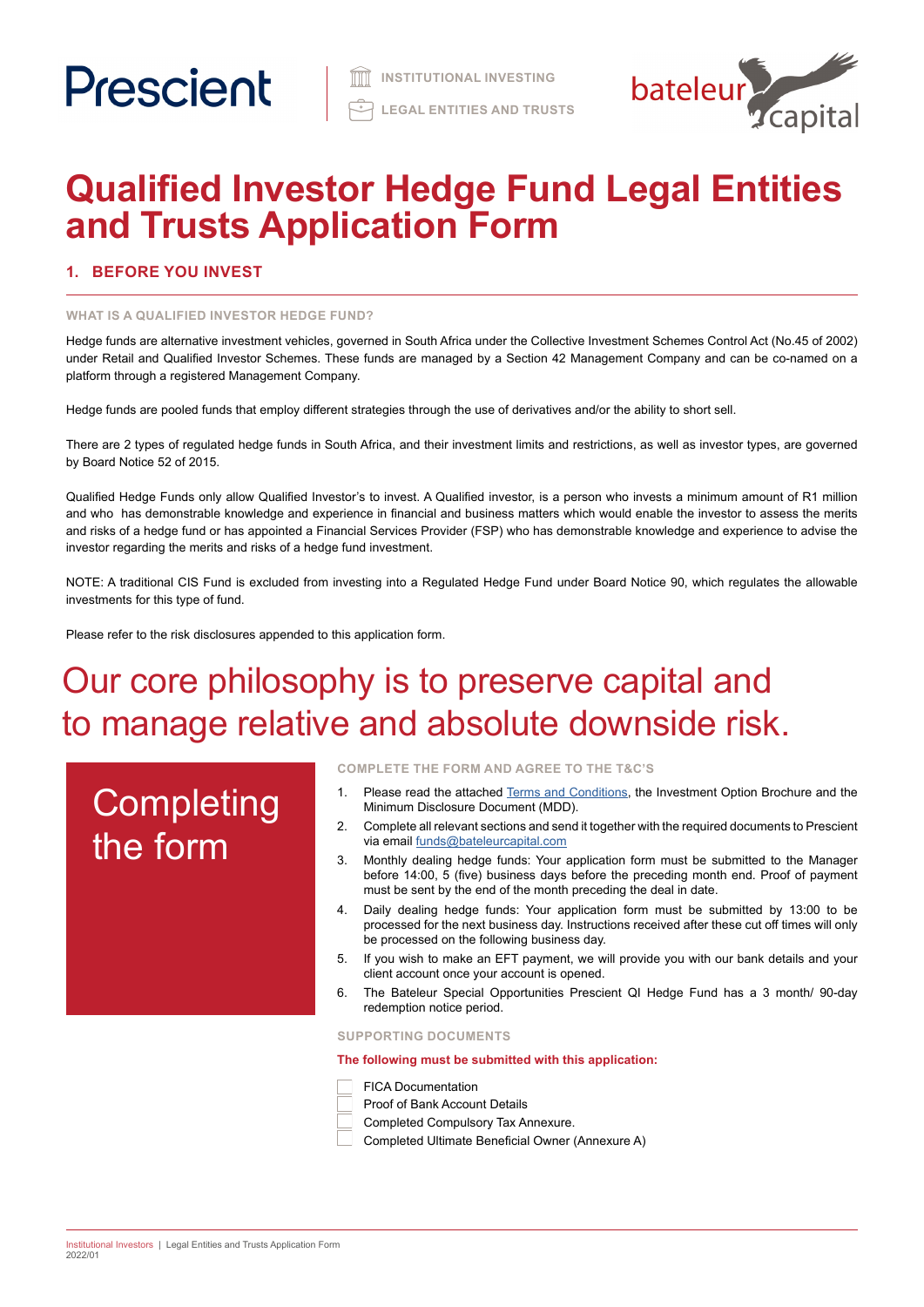



# **Legal Entities and Trusts Application Form**

| SA (Pty) Ltd<br><b>SA Listed Company</b>                                                                                                                                                                                             | SA Close Corporation<br>Collective Investment Scheme (CIS)                                                                                                                                                                           |
|--------------------------------------------------------------------------------------------------------------------------------------------------------------------------------------------------------------------------------------|--------------------------------------------------------------------------------------------------------------------------------------------------------------------------------------------------------------------------------------|
| Retirement Fund<br>Medical Aid Scheme                                                                                                                                                                                                | Foreign Company<br>Partnership<br>Trust                                                                                                                                                                                              |
| Other Legal Entity (Clubs, NPO's, Churches, etc)                                                                                                                                                                                     |                                                                                                                                                                                                                                      |
| 3. INVESTOR                                                                                                                                                                                                                          |                                                                                                                                                                                                                                      |
| Registered Name<br><u> 1980 - John Stein, marking ar yn y brening yn y brening yn y brening yn y brening yn y brening yn y brening y</u>                                                                                             |                                                                                                                                                                                                                                      |
| Trading name (if different) and the state of the state of the state of the state of the state of the state of the state of the state of the state of the state of the state of the state of the state of the state of the stat       | <b>Registration Number</b>                                                                                                                                                                                                           |
| Income Tax number                                                                                                                                                                                                                    | VAT Number                                                                                                                                                                                                                           |
| Nature of business <b>contained a set of the set of business</b>                                                                                                                                                                     |                                                                                                                                                                                                                                      |
| <b>Registered Address</b>                                                                                                                                                                                                            | <b>Postal Address</b>                                                                                                                                                                                                                |
|                                                                                                                                                                                                                                      | Same as Registered Address<br>Yes    <br>No                                                                                                                                                                                          |
| Unit <u>the contract of the contract of the contract of the contract of the contract of the contract of</u>                                                                                                                          | $c/o$ $\qquad \qquad$                                                                                                                                                                                                                |
| Complex <b>Complex Complex</b>                                                                                                                                                                                                       | Line 1 <u>and 1 and 2000 and 2000 and 2000 and 2000 and 2000 and 2000 and 2000 and 2000 and 2000 and 2000 and 200</u>                                                                                                                |
|                                                                                                                                                                                                                                      | Line 2 <u>and 2 and 2 and 2 and 2 and 2 and 2 and 2 and 2 and 2 and 2 and 2 and 2 and 2 and 2 and 2 and 2 and 2 and 2 and 2 and 2 and 2 and 2 and 2 and 2 and 2 and 2 and 2 and 2 and 2 and 2 and 2 and 2 and 2 and 2 and 2 and </u> |
| Street <u>and the street of the street and the street of the street and the street of the street and the street of the street of the street and the street of the street of the street of the street of the street of the street</u> | Line 3 <b>Example 2 Contract 2 Property 2 Property 2 Property 2 Property 2 Property 2 Property</b>                                                                                                                                   |
| Suburb <b>Executive Contract Contract Contract Contract Contract Contract Contract Contract Contract Contract Contract Contract Contract Contract Contract Contract Contract Contract Contract Contract Contract Contract Contra</b> | Line 4 <u>and 2000 and 2000 and 2000 and 2000 and 2000 and 2000 and 2000 and 2000 and 2000 and 2000 and 2000 and 2000 and 2000 and 2000 and 2000 and 2000 and 2000 and 2000 and 2000 and 2000 and 2000 and 2000 and 2000 and 200</u> |
| City                                                                                                                                                                                                                                 | Postal code entrance and a series of the series of the series of the series of the series of the series of the                                                                                                                       |
|                                                                                                                                                                                                                                      | <b>Country Country Countries and Countries and Country Country Countries and Countries and Countries and Countries and Countries and Countries and Countries and Countries and Countries and Countries and Countries and Countri</b> |
| Country<br><u> 1989 - Andrea Barbara, amerikan personal dan personal dan personal dan personal dan personal dan personal dan</u>                                                                                                     |                                                                                                                                                                                                                                      |
|                                                                                                                                                                                                                                      | <b>Cell</b> Contract the Contract of the Contract of the Contract of the Contract of the Contract of the Contract of the Contract of the Contract of the Contract of the Contract of the Contract of the Contract of the Contract o  |
| Email Address                                                                                                                                                                                                                        |                                                                                                                                                                                                                                      |

# **DECLARATION BY QUALIFIED INVESTOR**

A Qualified Investor, as defined by Board Notice 52 of 2015 is: any person who invests a minimum investment amount of R1 million per hedge fund and who:

- (a) has demonstrable knowledge and experience in financial and business matters which would enable the investor to assess the merits and risks of a hedge fund; or
- (b) has appointed a Financial Services Provider (FSP) who has demonstrable knowledge and experience to advise the investor regarding the merits and risks of a hedge fund investment.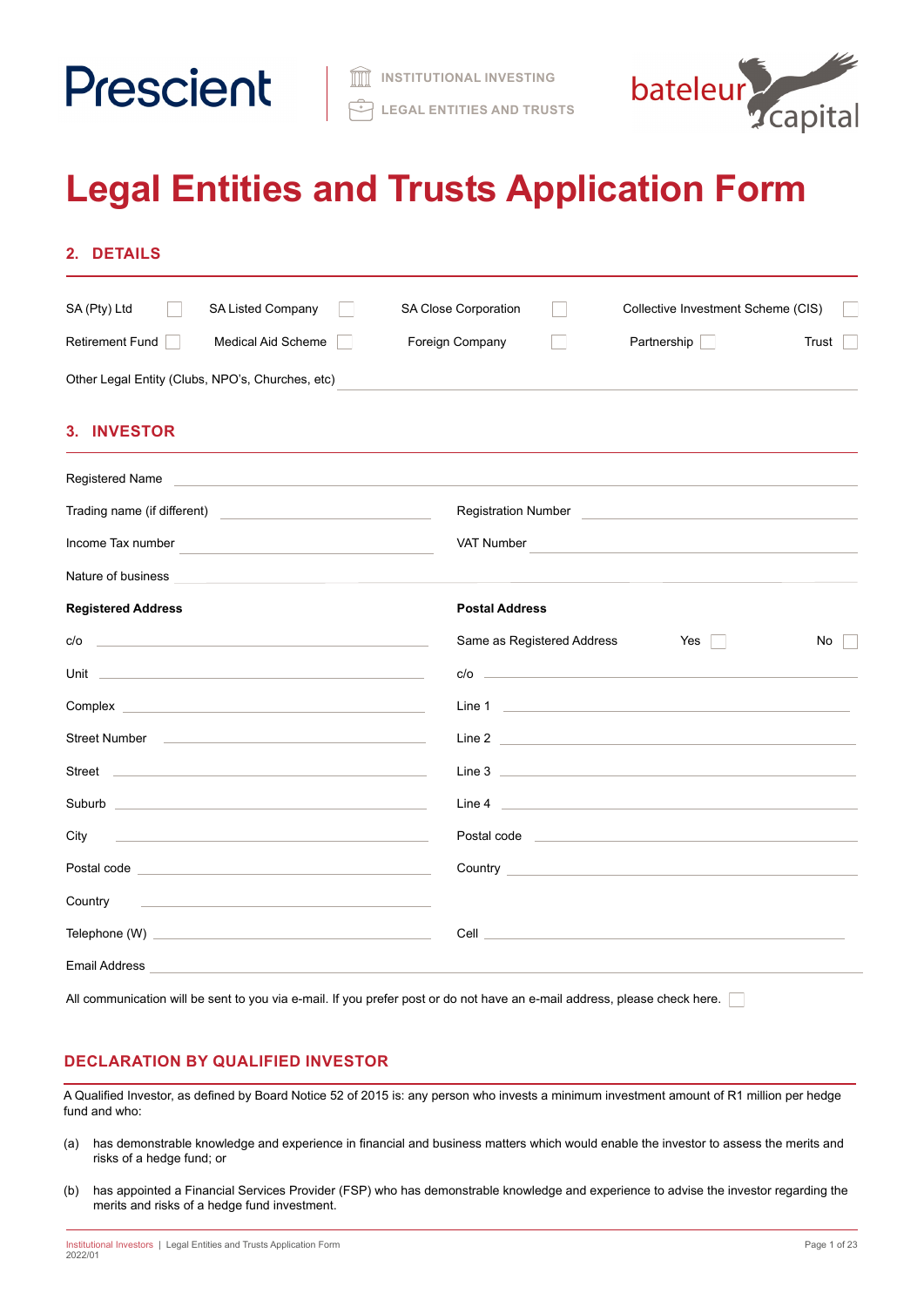

**III** INSTITUTIONAL INVESTING **LEGAL ENTITIES AND TRUSTS**



| Please tick the appropriate boxes below:                                                                                                                                                                                                              |                                                                                                                                                                                                                                                                            |  |  |  |  |
|-------------------------------------------------------------------------------------------------------------------------------------------------------------------------------------------------------------------------------------------------------|----------------------------------------------------------------------------------------------------------------------------------------------------------------------------------------------------------------------------------------------------------------------------|--|--|--|--|
| I confirm that the minimum investment amount will be R1 000 000.00 and:                                                                                                                                                                               |                                                                                                                                                                                                                                                                            |  |  |  |  |
| I confirm that I have the required knowledge and experience in financial and business matters to choose this investment. I further<br>confirm that I have read and understood the nature of a Qualified Investor Hedge Fund, including risk warnings. |                                                                                                                                                                                                                                                                            |  |  |  |  |
| <b>OR</b>                                                                                                                                                                                                                                             |                                                                                                                                                                                                                                                                            |  |  |  |  |
| advice to take this investment. My financial advisor has been appointed to provide me with the necessary advice to take this<br>Hedge Fund, including risk warnings.                                                                                  | I hereby confirm that my knowledge is limited and that my financial advisor has been appointed to provide me with the necessary<br>investment. My financial advisor has explained this investment to me and I confirm that I understand the nature of a Qualified Investor |  |  |  |  |
| Signed at the contract of the contract of the contract of the contract of the contract of the contract of the contract of the contract of the contract of the contract of the contract of the contract of the contract of the                         | Date 2008 2009 2010 2021 2022 2023 2024 2022 2023 2024 2022 2023 2024 2022 2023 2024 2022 2023 2024 2022 2023                                                                                                                                                              |  |  |  |  |
|                                                                                                                                                                                                                                                       | Capacity <b>Capacity Capacity Capacity Capacity</b>                                                                                                                                                                                                                        |  |  |  |  |
| Signature of Investor/Legal Guardian                                                                                                                                                                                                                  |                                                                                                                                                                                                                                                                            |  |  |  |  |

# **4. CONTACT PERSON**

| First name(s)        | Surname |
|----------------------|---------|
| Telephone (W)        | Cell    |
| <b>Email Address</b> |         |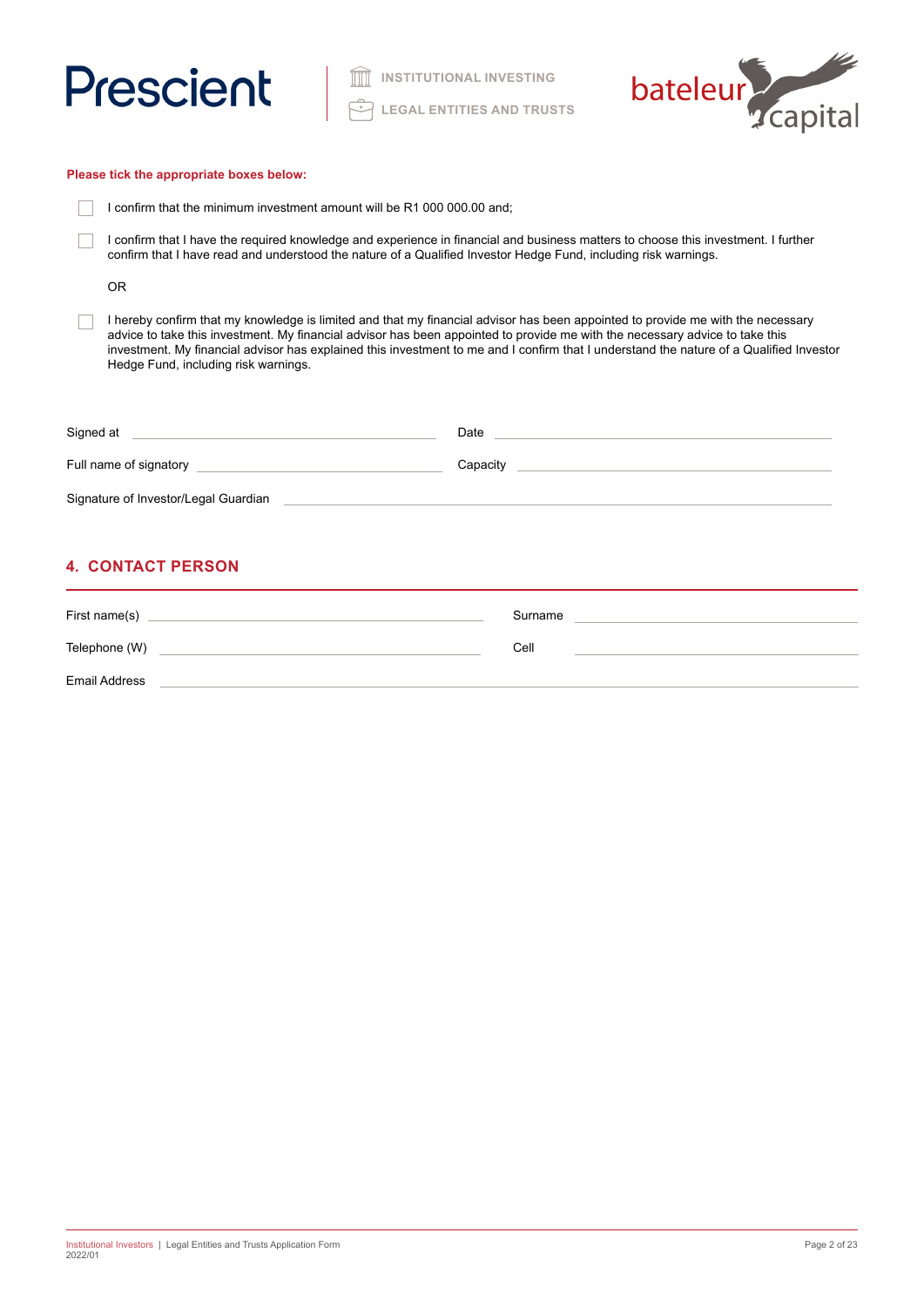

# **5. INVESTMENT OPTION DETAILS**

**Please complete the table below once you have made your selection from the latest Investment Option Brochure.** 

# **Minimum investment is R 1 000 000.00 per Qualified Investor Hedge Fund**

I hereby apply to purchase units in the selected portfolios subject to the conditions of the relevant Supplemental Deed at the ruling fund prices.

- The Manager does not charge an initial fee. The service charge is the fee charged by the Manager for managing and administering the fund
- Fees exclude VAT.

| <b>Qualified Investor Hedge Fund</b>                             | Daily or<br>monthly<br>dealing fund | <b>Service</b><br>Charge (%)                            | <b>Investment Amount</b><br>(R) | <b>Debit Order</b><br>(R) | <b>Re-invest</b><br>distributions?*<br>'Yes' | 'No' |
|------------------------------------------------------------------|-------------------------------------|---------------------------------------------------------|---------------------------------|---------------------------|----------------------------------------------|------|
| Bateleur Market Neutral Prescient OI<br>Hedge Fund               |                                     | $1.5%$ and<br>20% plus VAT<br>above STeFI               | R                               | R                         |                                              |      |
| <b>Bateleur Special Opportunities Prescient</b><br>QI Hedge Fund |                                     | 1% and 20%<br>plus VAT<br>above CPI<br>inflation $+4\%$ | R                               | R                         |                                              |      |
|                                                                  |                                     |                                                         | $\mathsf{R}$                    | R                         |                                              |      |
|                                                                  |                                     |                                                         | R                               | R                         |                                              |      |

\* If you selected to have your distributions paid out, they will be paid into the bank account specified. If your distribution is below R1 000 or no selection is made, your distribution will automatically be re-invested.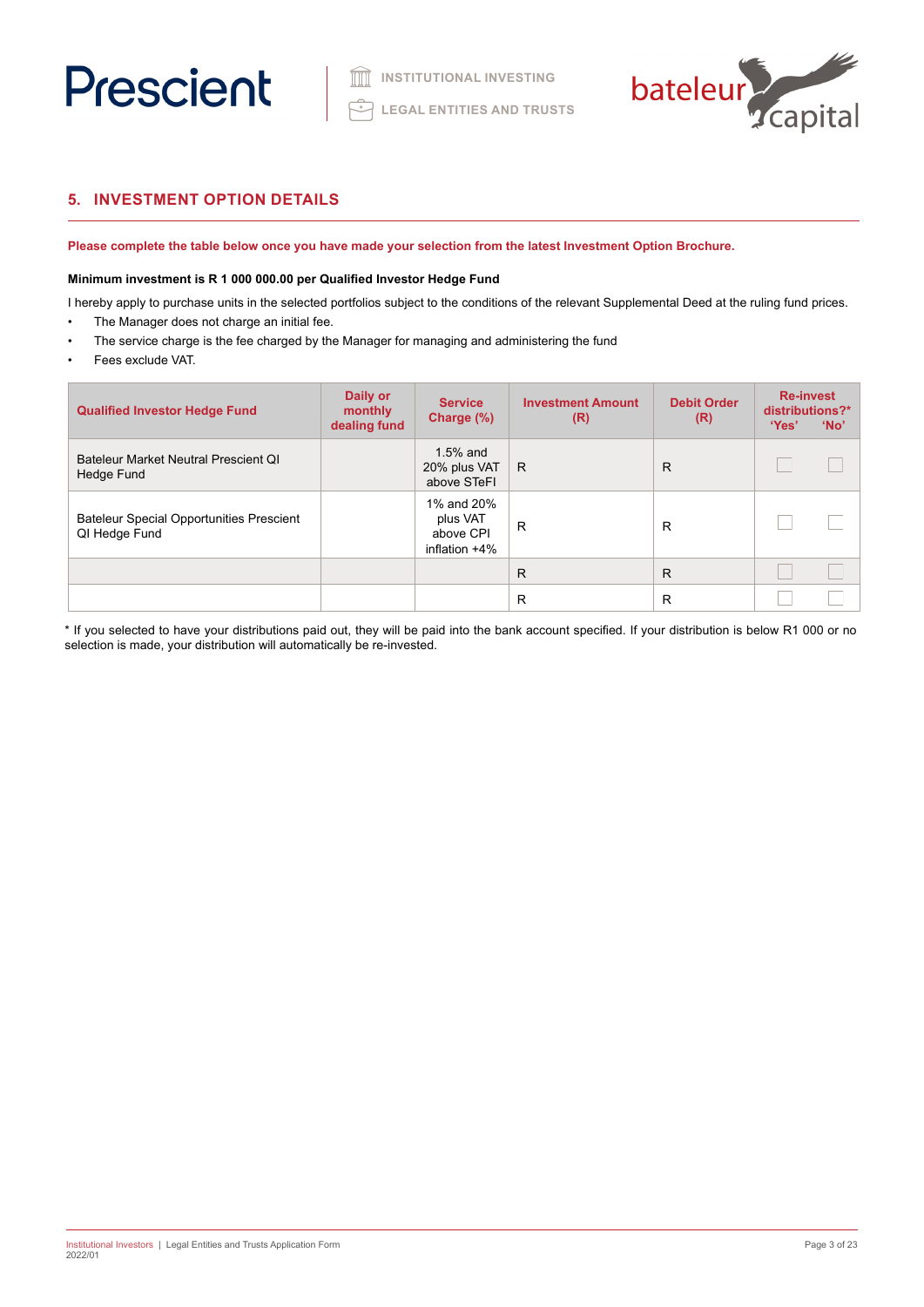



# **6. SPECIAL FEE INSTRUCTIONS**

**In the event that a special fee arrangement has been entered into with us, please indicate such arrangement below.**

| <b>Qualified Investor Hedge Fund</b> | <b>Fee Class</b> | <b>Agreed with</b> |  |
|--------------------------------------|------------------|--------------------|--|
|                                      |                  |                    |  |
|                                      |                  |                    |  |

# **7. SOURCE OF FUNDS INVESTED**

| Tax Refund             | Investment/Insurance pay out |                | Passive Income (rental, dividends, interest) | Venture capital |
|------------------------|------------------------------|----------------|----------------------------------------------|-----------------|
| Trust donor            | Savings                      | Sale of assets | Donations                                    | Trade/business  |
| Other (please specify) |                              |                |                                              |                 |

**Please note that in certain circumstances we may request additional information.**

# **8. REGULAR WITHDRAWALS**

**Please only complete this section if you would like to receive a regular withdrawal from your investment Your regular withdrawal payment will be processed at the end of the calendar month and will be paid within 5 business days thereafter. You cannot select to receive a regular withdrawal from a Rand denominated offshore portfolio.**

| Payment frequency                    | Monthly | Quarterly | Biannually                       | Annually |
|--------------------------------------|---------|-----------|----------------------------------|----------|
| <b>Qualified Investor Hedge Fund</b> |         |           | <b>Regular Withdrawal Amount</b> |          |
|                                      | R       |           |                                  |          |
|                                      | R       |           |                                  |          |
| <b>Total</b>                         | R       |           |                                  |          |

# **9. BANKING DETAILS OF INVESTOR**

| <b>Name of Account Holder</b> |  |
|-------------------------------|--|
| <b>Bank</b>                   |  |
| <b>Branch Name</b>            |  |
| <b>Branch Code</b>            |  |
| <b>Account Number</b>         |  |
| <b>Account Type</b>           |  |

• Please provide Prescient with Proof of Bank Account Details

- The account holder must have a South African bank account.
- Debit orders and electronic collections will be deducted from this account.
- The onus is on the investor to inform Prescient of any changes to the bank account details.
- No payments will be made into third party bank accounts or credit cards. (i.e. payments will only be made to the bank account in the name of the registered investor).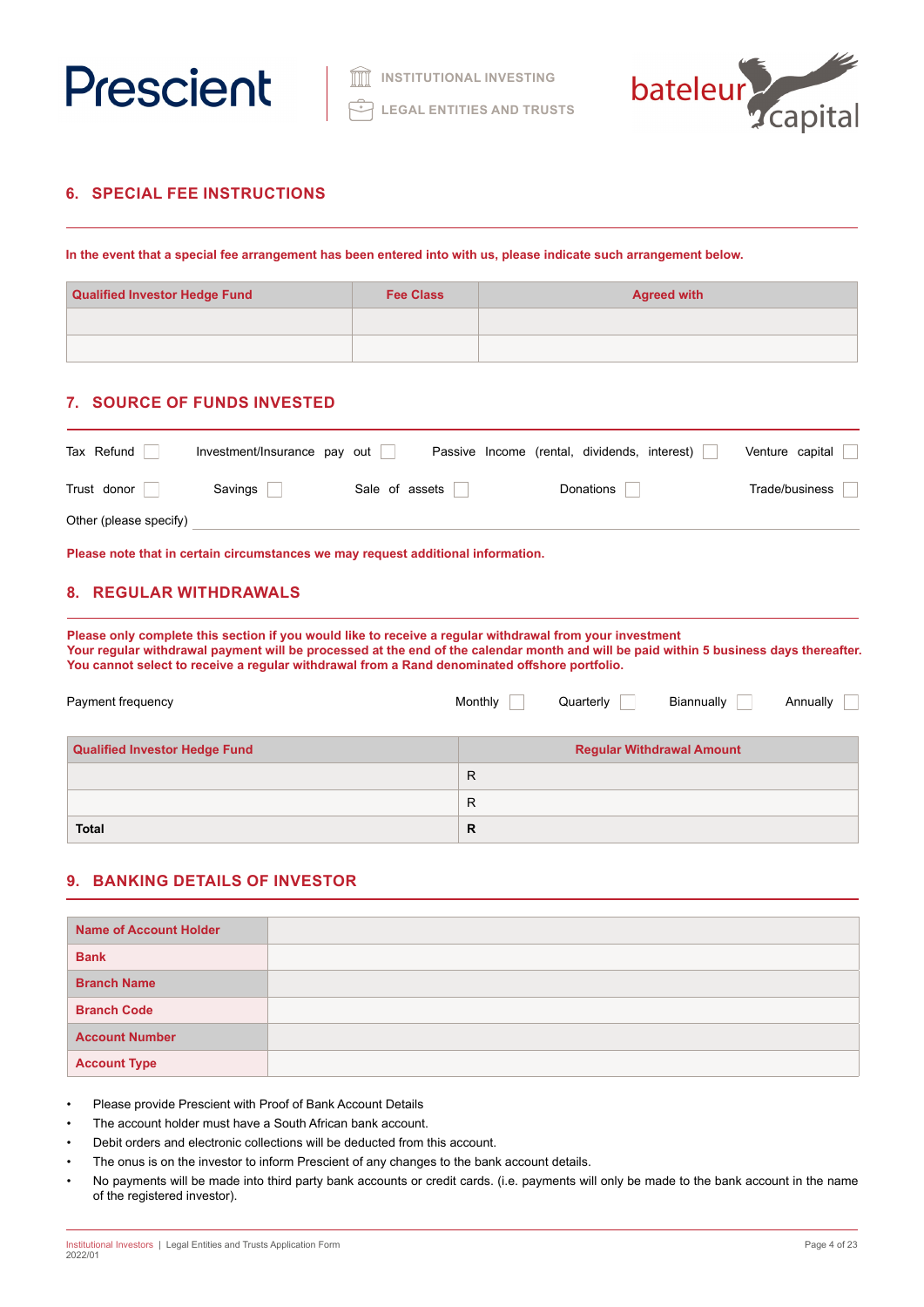



# **10. METHOD OF PAYMENT**

**LUMP SUM**

**Once your account has been opened, you will receive notification and payment instructions**

### **ELECTRONIC COLLECTION / DEBIT ORDER**

I/we hereby authorise the Manager to deduct the stated amount for the investment from the bank account above. I/we agree to pay bank charges and costs incurred by this electronic collection or debit order. Any debit order amendment must be received in writing by the Manager prior to the 7<sup>th</sup> day of the month in order for it to be acted upon in the following month.

| Electronic Collection | Funds are deducted from the investor's bank account on the receipt of this application form and all supporting<br>documentation. Electronic collection by the Manager is restricted to a maximum of R1 000 000.00 per debit.<br>Where a higher amount than this is requested, multiple debits will be processed daily. |
|-----------------------|------------------------------------------------------------------------------------------------------------------------------------------------------------------------------------------------------------------------------------------------------------------------------------------------------------------------|
|                       | Commencement date                                                                                                                                                                                                                                                                                                      |
| Regular Debit Order   | Funds are deducted from the investor's bank account on the $1st$ working day of each month.                                                                                                                                                                                                                            |
|                       | $\frac{0}{0}$<br>Commencement month/year<br><b>Annual Escalation</b>                                                                                                                                                                                                                                                   |

**Please note: Funds invested via electronic collection or debit order may not be redeemed until after 40 days from the date on which such funds were invested into units on your behalf.**

**BANKING DETAILS FOR DEBIT ORDER DEDUCTION/ELECTRONIC COLLECTION (IF DIFFERENT FROM INVESTOR'S BANK DETAILS):**

| <b>Name of Account Holder</b> |  |
|-------------------------------|--|
| <b>Bank</b>                   |  |
| <b>Branch Name</b>            |  |
| <b>Branch Code</b>            |  |
| <b>Account Number</b>         |  |
| <b>Account Type</b>           |  |

**Please note: Proof of ID required for account holder and proof of bank account details required for account holder**

Signature of Account Holder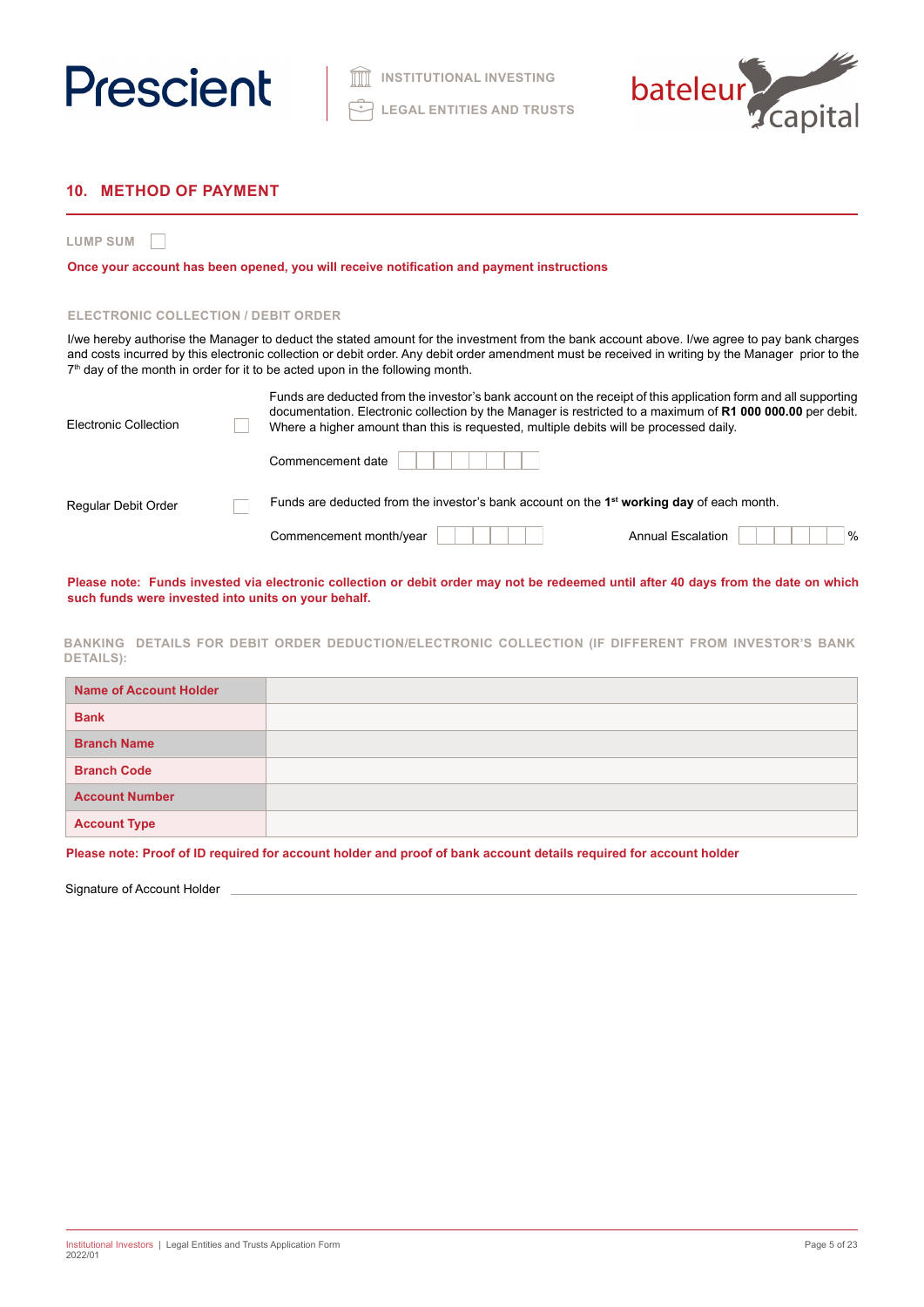



# **11. FINANCIAL ADVISOR DETAILS (IF APPLICABLE)**

### **Complete this section if you have an independent Financial Advisor**

| Name of Financial Advisor                 |  |                           |
|-------------------------------------------|--|---------------------------|
| Name of Financial Services Provider (FSP) |  | <b>FSP License Number</b> |
| Email<br>Contact Tel No                   |  |                           |

## **WHAT FEES MUST BE PAID TO YOUR FINANCIAL ADVISOR FOR THIS INVESTMENT?**

**I agree to pay the following negotiated fees on this investment and all future investments and associated transactions until otherwise specified:**

| Initial Fee | (You may negotiate an initial financial advisor fee, to be paid to your financial advisor before your first |
|-------------|-------------------------------------------------------------------------------------------------------------|
|             | contribution is invested. If it is agreed that no initial fee is payable, please insert 0%)                 |

| Annual Fee |  |
|------------|--|
|            |  |

(You may negotiate an annual financial advisor fee to be paid to your financial advisor. Units will need to be cancelled to pay your advisor this fee. If no annual fee is payable, please insert 0%)

# **AUTHORISATION**

You may authorise the Financial Service Provider (FSP) to submit instructions for this investment on your behalf. If the FSP holds a 'Category II' licence with the Financial Sector Conduct Authority (FSCA), it is licensed to exercise discretion and submit instructions on your behalf. To do this for all your investments the FSP will need a mandate (instruction) from you. Have you entered into a mandate with this FSP to exercise discretion and submit instructions on your behalf?

| Yes |  | No |  |
|-----|--|----|--|
|-----|--|----|--|

#### **Please note: A copy of the signed mandate must accompany this application form.**

### **INVESTOR DECLARATION FOR CLIENTS WITH A FINANCIAL ADVISOR**

- I confirm that the above details are correct.
- I confirm that this financial advisor, as authorised representative of the FSP above is, my appointed financial advisor.
- I confirm that my appointed financial advisor and any other third parties with whom I have an agreement to manage this investment (e.g. a discretionary investment manager) will have access to my investment details.
- I understand and confirm that Prescient may redeem units in order to pay the agreed financial advisor fees. I understand that this authority may be withdrawn by me by written instruction to Prescient. I understand and agree that all instructions submitted by myself or my financial advisor will be governed by the relevant and latest Terms and Conditions in force as at the date of instruction submitted.
- I acknowledge and agree that Prescient will not be held liable for acting on any instructions submitted by myself or my financial advisor and I indemnify Prescient from all direct or indirect claims (including claims for consequential damages in this regard).
- I have read and agree to the Authorisation and Declaration.

Signature of Investor **Date**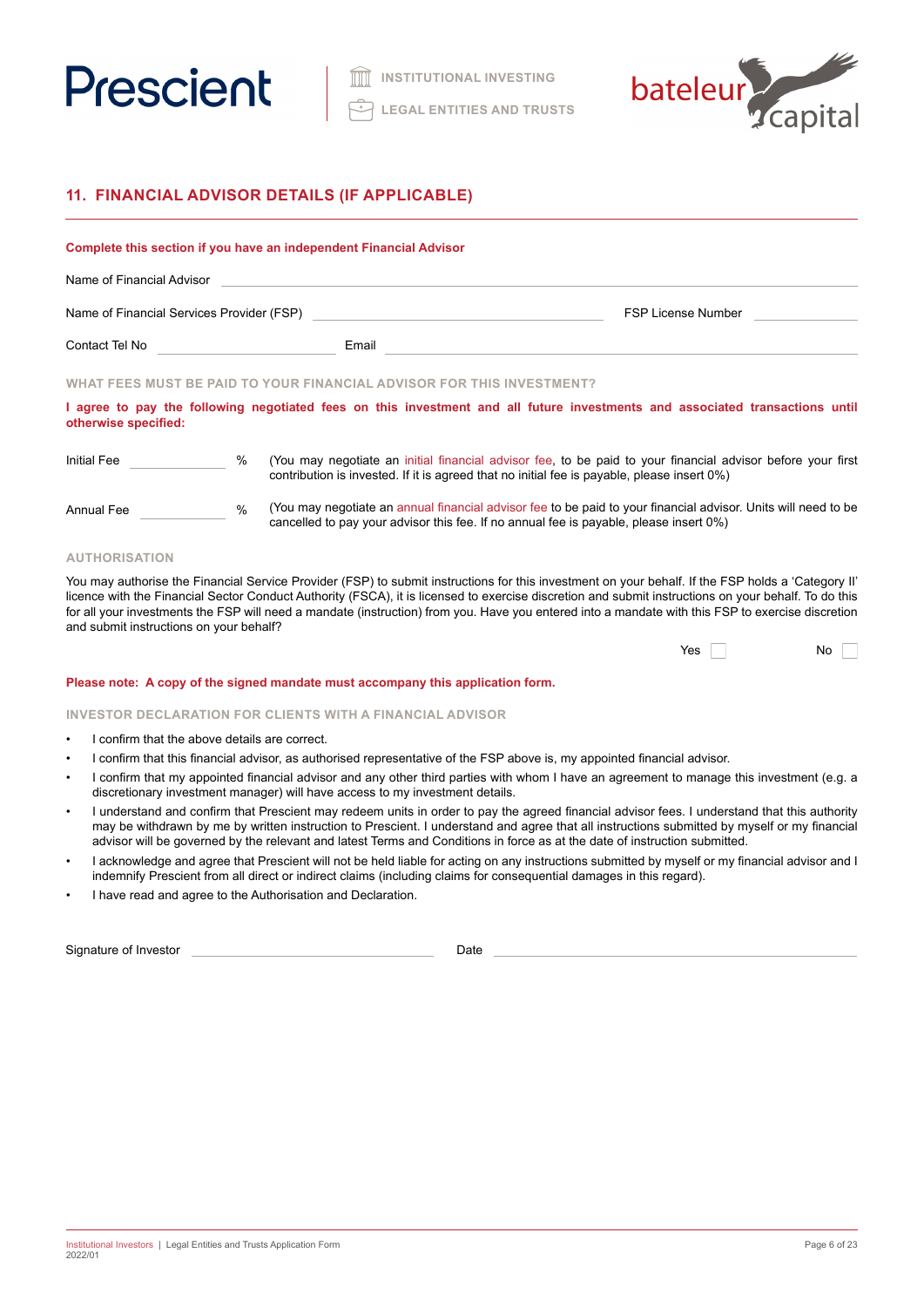



# **12. FINANCIAL ADVISOR DETAILS (IF APPLICABLE)**

### **Section to be completed by Financial Advisor.**

| I am a new Advisor |  | New Advisors need to complete a Prescient Advisor Agreement. |  |
|--------------------|--|--------------------------------------------------------------|--|
|--------------------|--|--------------------------------------------------------------|--|

Existing Prescient Advisor code (Entity ID):

Email address for correspondence:

# **I, the appointed Financial Advisor for this investment application declare that:**

- 1. I am licensed to render services in respect of this product.
- 2. I have made the disclosures required in terms of the Financial Advisory and Intermediary Services Act 37 of 2002 (FAIS) and subordinate legislation thereto, to the investor/s.
- 3. I have established and verified the identity of the investor/s (and persons acting on behalf of the investor) in accordance with the Financial Intelligence Centre Act 38 of 2001 (FICA) and the regulations thereto, and I will keep records of such identification and verification according to the provisions of FICA.
- 4. I am not aware of any activities in which the investor is involved which may lead us to suspect or reasonably suspect that the investor is or may be involved in any unlawful activities or money laundering. Should we subsequently become aware of suspicions of this nature, we shall immediately inform Prescient.
- 5. I have explained all fees that relate to this investment to the investor/s and I understand and accept that the investor/s may withdraw his / her authority for payment to me in writing and inform Prescient and me.
- 6. My personal information may be used by Prescient in the normal course of business to provide the products and services and Prescient may retain any information for purposes of investment transactions, processing and administration and to communicate directly with me. Personal information will not be given or sold to any third parties. Prescient will disclose or report personal information if and when required to do so by law or any regulatory authority, and to our employees, or agents who require such information to carry out their duties.

Signature of Financial Advisor **Date** 

# **13. DIVIDENDS TAX**

Where applicable, Prescient must withhold and pay dividends tax over to the South African Revenue Service on your behalf. If you are exempt from paying dividends tax or qualify for a reduced dividends tax rate, please complete the Additional Compulsory Information: Dividends Tax.

# **14. INTEREST WITHHOLDING TAX**

If you are not a South African resident for tax purposes you may be required to pay Interest Withholding Tax (IWT) on the interest income earned on your investment. A default IWT rate of 15% will apply except if a reduced IWT rate is applicable in terms of any Double Taxation Agreement (DTA) in place between South Africa and your country of residence. By selecting a country of residence other than South Africa for tax purposes, you declare that you are not a South African resident and that the reduced IWT rate in the relevant DTA applies to your investment.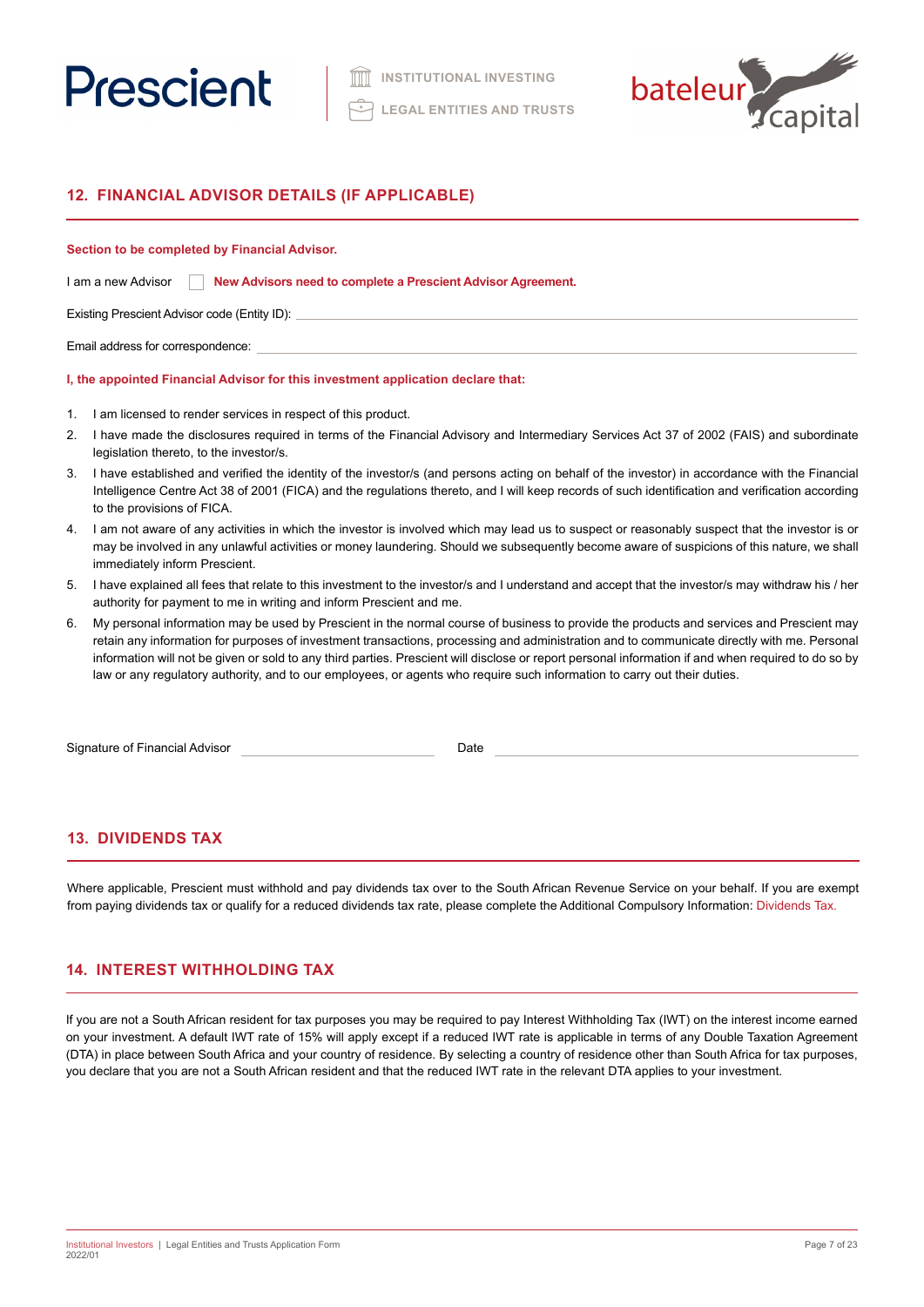

# **Compulsory Foreign Tax Declaration and Self-Certification**

**Instructions for completion:**

- 1. This Declaration must be completed by all investors, including South African legal entities.
- 2. The following information is required to ensure correct reporting and/or withholding taxes as required by US tax authorities in terms of the Foreign Account Tax Compliance Act (FATCA) and the Organization for Economic Cooperation and Development (OECD) Common Reporting Standards (CRS).
- 3. If any of the information below about the Investor's tax residence or FATCA/CRS classification changes in the future, please ensure that we are advised of these changes promptly.
- 4. If you have any questions about how to complete this form, please contact your tax advisor and/or visit https://www.irs.gov/businesses/ corporations/fatca-faqs

# **SECTION 1: TAX RESIDENCY**

Tax residency refers to the country in which you are a resident for tax purposes - the country in which you are registered to pay tax on income. Please indicate in which country(ies) you are a resident for tax purposed (including South Africa). Current address

| Country of tax residence: | Tax reference number/TIN |
|---------------------------|--------------------------|
| Country of tax residence: | Tax reference number/TIN |
| Country of tax residence: | Tax reference number/TIN |

If you do not have a TIN, please select one of the following:

The investor is not required to be registered for tax (even though income tax is levied by the jurisdiction) Г

No TIN is issued by the jurisdiction (because income tax is not levied by the jurisdiction)

The TIN is not required to be reported by such jurisdiction under local law

# **SECTION 2: ENTITY FATCA CLASSIFICATION**

|                                                                                             | Please select your entity's FATCA classification below                                                                           |  |  |
|---------------------------------------------------------------------------------------------|----------------------------------------------------------------------------------------------------------------------------------|--|--|
| 1.                                                                                          | A South African Financial Institution or a Partner Jurisdiction Financial Institution                                            |  |  |
| 2.                                                                                          | A participating Foreign (non-US) Financial Institution                                                                           |  |  |
| 3.                                                                                          | <b>Exempt Beneficial Owner</b>                                                                                                   |  |  |
| 4.                                                                                          | A Deemed Compliant Foreign (non-US) Financial Institution                                                                        |  |  |
| 5.                                                                                          | Active Non-Financial Foreign (non-US) Entity                                                                                     |  |  |
| 6.                                                                                          | Passive Non-Financial Foreign (non-US) Entity                                                                                    |  |  |
| If you selected 1, 2 or 5 above, please provide your GIIN Number                            |                                                                                                                                  |  |  |
| If the GIIN provided belongs to a Sponsoring Entity, kindly provide the name of the sponsor |                                                                                                                                  |  |  |
|                                                                                             | If you have selected 3, 4 or 6 above, please specify the reason therefore (e.g. A retirement fund is an exempt beneficial owner) |  |  |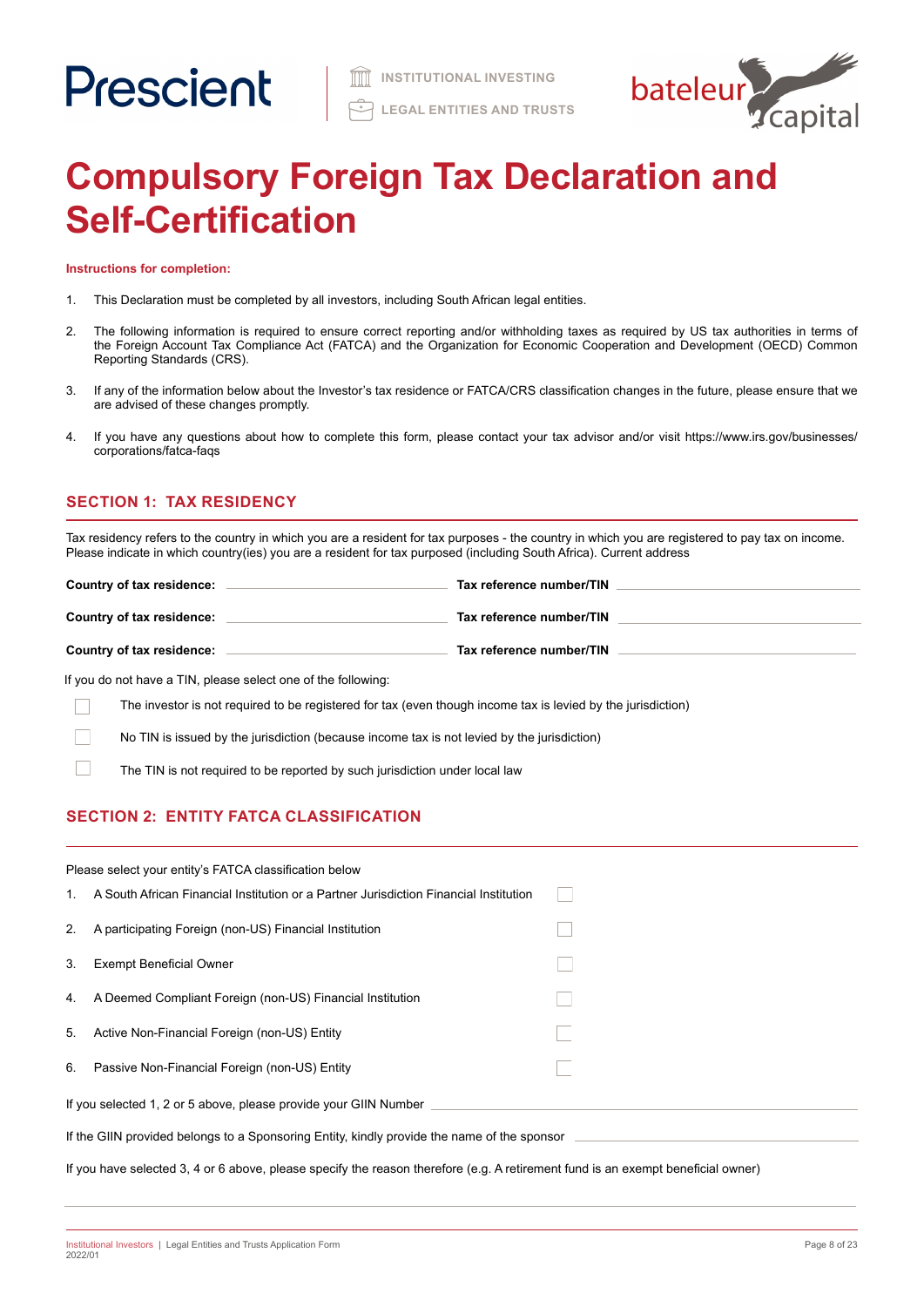



# **SECTION 3: DECLARATIONS AND UNDERTAKINGS**

I/We declare (as an authorised signatory if applicable) that the information provided in this form is, to the best of my/our knowledge and belief, accurate and complete.

I/We undertake to advise the recipient promptly and provide and updated Self-Certification where any change in circumstance occurs which causes any of the information contained in this form to be incorrect.

Authorised Signature(s) 2008 2009 2010 2020 2021 2021 2022 2022 2023 2024 2022 2023 2024 2022 2023 2024 2022 2023 2024 2022 2023 2024 2022 2023 2024 2022 2023 2024 2022 2023 2024 2022 2023 2024 2022 2023 2024 2023 2024 202

Capacity in which declaration is made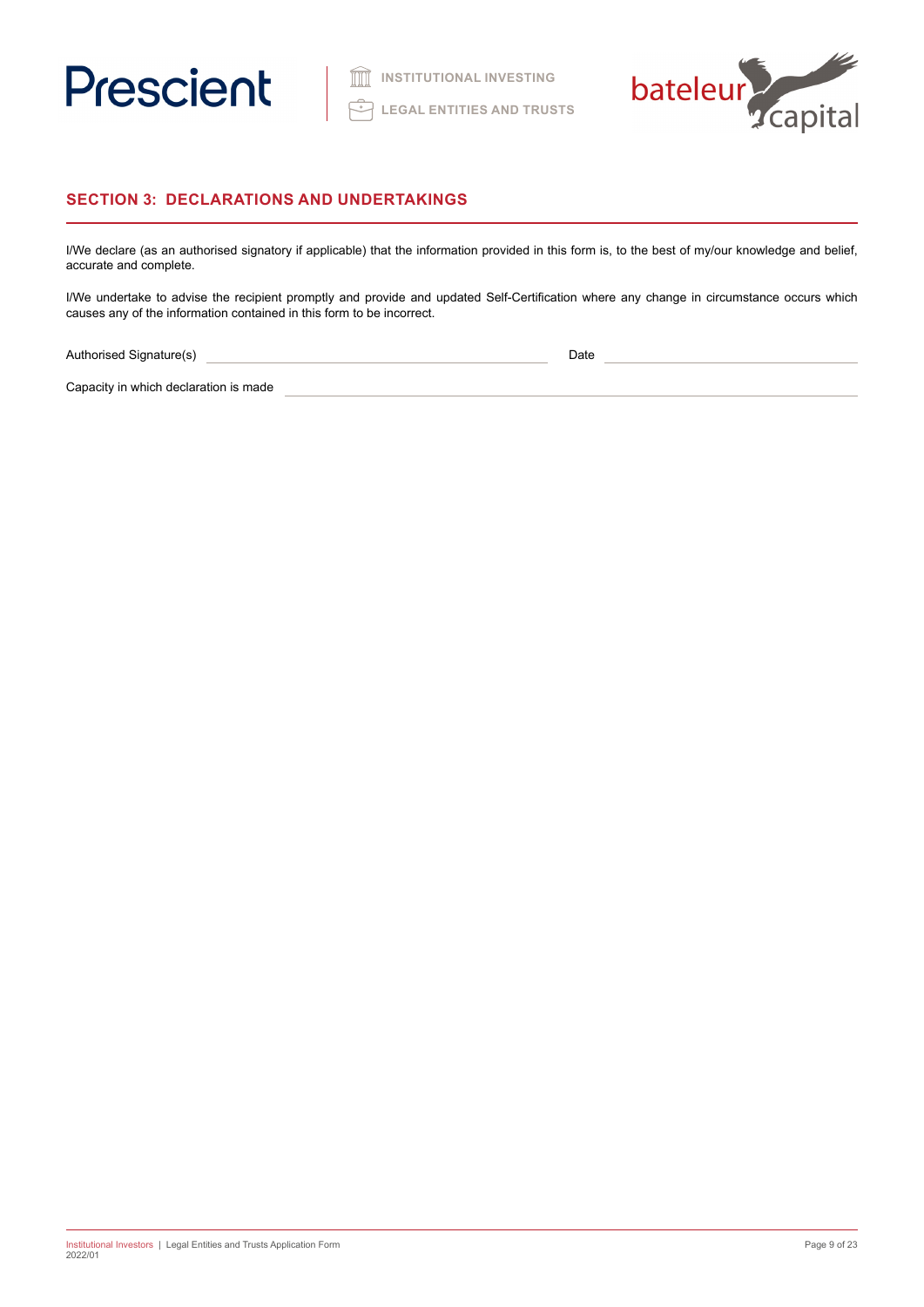



# **ADDITIONAL COMPULSORY INFORMATION**

# **DIVIDENDS TAX**

**Notes on the completion of this form:**

This form is to be completed by:

- The regulated intermediary referred to in section 64D of the Income Tax Act, No 58 of 1962 (the Act); OR
- The beneficial owner (of dividends, including dividends in specie) in order for the exemptions from dividends tax referred to in section 64F read with sections 64FA(2) or 64G(2) or 64H(2)(a) of the Act to apply.

In order to qualify for an exemption this declaration and written undertaking should be submitted to the withholding agent (declaring

company or regulated intermediary) within the period required by the latter (provided it is before payment of an affected dividend) –

failure to do so will result in the full 20% dividends tax being withheld/payable.

Non South African residents seeking to qualify for a reduced rate should not complete this form.

# **PART A: REGULATED INTERMEDIARY**

**This section must be completed by the Regulated intermediary.** 

**Please indicate why the investor is considered to be a regulated intermediary by ticking the relevant block below:**

Regulated intermediary means any -

| Par $(a)$ | central securities depository participant contemplated in section 32 of the Financial Markets Act;                                                                                                                                                                                                                    |
|-----------|-----------------------------------------------------------------------------------------------------------------------------------------------------------------------------------------------------------------------------------------------------------------------------------------------------------------------|
| Par(b)    | authorised user as defined in section 1 of the Financial Markets Act;                                                                                                                                                                                                                                                 |
| Par(c)    | approved nominee contemplated in section 76(3) of the Financial Markets Act;                                                                                                                                                                                                                                          |
| Par(d)    | nominee that holds investments on behalf of clients as contemplated in section 9.1 of Chapter 1 and section<br>8 of Chapter II of the Codes of Conduct for Administrative and Discretionary Financial Service Providers,<br>2003 (Board Notice 79 of 2003) published in Government Gazette No. 25299 of 8 August 2003 |
| Par(e)    | portfolio of a collective investment scheme in securities;                                                                                                                                                                                                                                                            |
| Par(f)    | transfer secretary that is a person other than a natural person and that has been approved by the<br>Commissioner subject to such conditions and requirements as may be determined by the Commissioner; or                                                                                                            |
| Par $(g)$ | a portfolio of a hedge fund collective investment scheme.                                                                                                                                                                                                                                                             |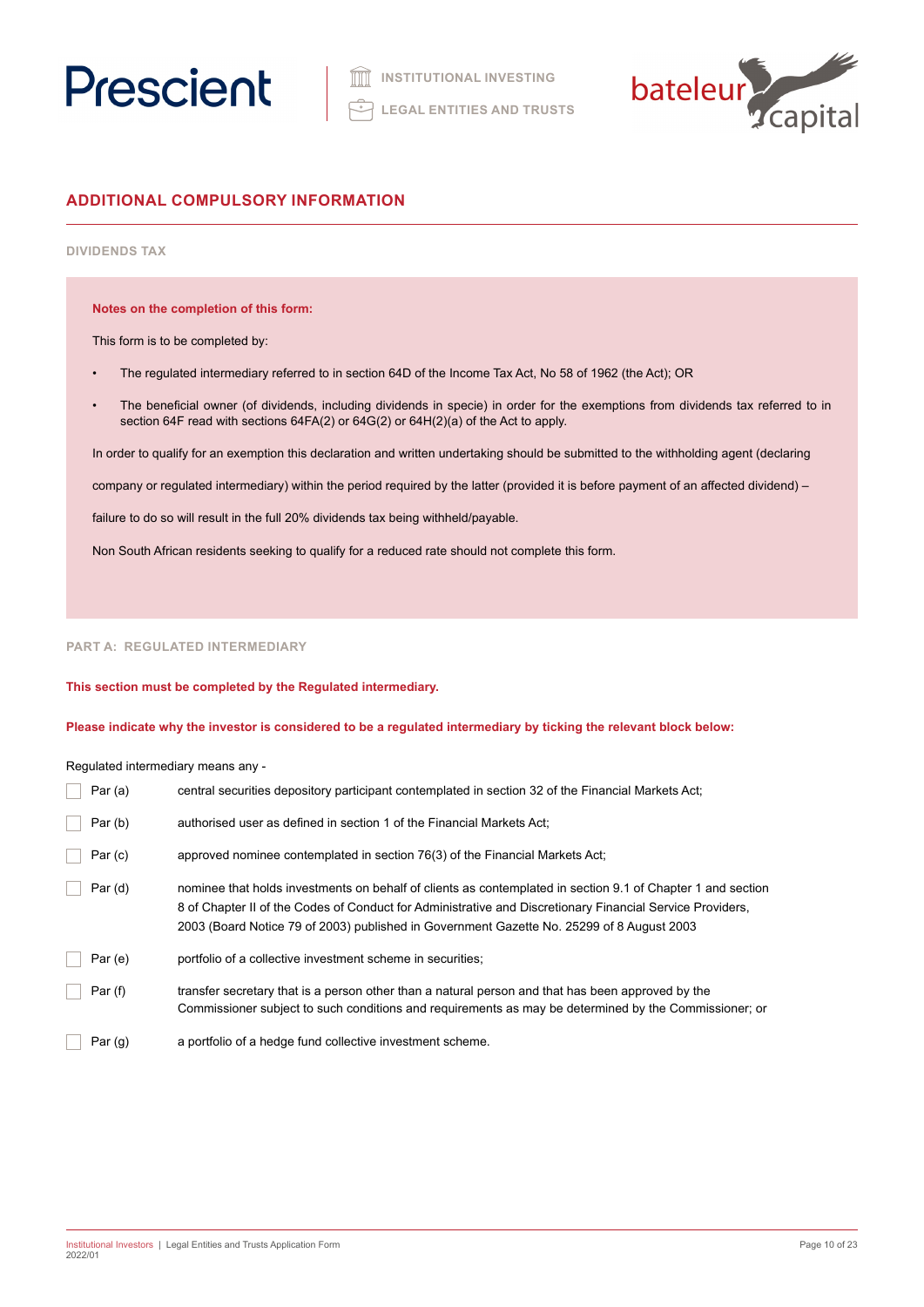



# **PART B: BENEFICIAL OWNER**

| Registered name:                              |  |
|-----------------------------------------------|--|
| Nature of entity:                             |  |
| <b>Registration number:</b>                   |  |
| South African income tax reference number:    |  |
| <b>Physical address:</b>                      |  |
| <b>Postal address:</b>                        |  |
| Country in which registered for tax purposed: |  |
|                                               |  |

# **Please indicate the reason the Beneficial Owner is eligible for the exemption by ticking the relevant block:**

| Par (a)   | a company which is resident in South Africa                                                         |                                                                                                                                                                                                                                                        |
|-----------|-----------------------------------------------------------------------------------------------------|--------------------------------------------------------------------------------------------------------------------------------------------------------------------------------------------------------------------------------------------------------|
| Par(b)    | the government, provincial government or municipality (of the Republic of South Africa)             |                                                                                                                                                                                                                                                        |
| Par(c)    | a public benefit organisation (approved by SARS ito section 30(3) of the Act)                       |                                                                                                                                                                                                                                                        |
| Par (d)   | a trust contemplated in section 37A of the Act (mining rehabilitation trusts)                       |                                                                                                                                                                                                                                                        |
| Par(e)    | an institution, body, or board contemplated in section $10(1)(cA)$ of the Act                       |                                                                                                                                                                                                                                                        |
| Par (f)   |                                                                                                     | a fund contemplated in section $10(1)(d)(i)$ or (ii) of the Act (pension fund, pension preservation fund, provident fund,<br>provident preservation fund, retirement annuity fund, medical schemes, beneficiary fund or benefit fund)                  |
| Par $(g)$ | a person contemplated in section $10(1)(t)$ of the Act (CSIR, SANRAL etc)                           |                                                                                                                                                                                                                                                        |
| Par (h)   | that dividend is paid does not exceed R200,000.00                                                   | a shareholder in a registered micro business as defined in the Sixth Schedule to the Act to the extent that the aggregate<br>amount of the dividends paid by that registered micro business to its shareholders during the year of assessment in which |
| Par (j)   |                                                                                                     | a person that is not a resident and the dividend is a dividend contemplated in paragraph (b) of the definition of "dividend" in<br>section 64D (i.e. a dividend on a foreign company's shares listed in SA, such as dual-listed shares).               |
| Other     | other relevant paragraph of section 64F                                                             |                                                                                                                                                                                                                                                        |
|           | DECLARATION in terms of sections 64FA(1)(a)(i), 64G(2)(a)(aa) or 64H(2)(a)(aa) of the Act:          |                                                                                                                                                                                                                                                        |
|           |                                                                                                     | (full names in print please), the undersigned hereby declare                                                                                                                                                                                           |
|           | dividend tax in terms of the paragraph of section 64F of the Act indicated above.                   | that dividends paid to the beneficial owner are exempt, or would have been exempt had it not been a distribution of an asset in specie, from                                                                                                           |
|           | Signature (Duly authorized to do so)                                                                | Date                                                                                                                                                                                                                                                   |
|           | Capacity of Signatory (if not the beneficial owner)                                                 |                                                                                                                                                                                                                                                        |
|           | UNDERTAKING in terms of sections 64FA (1) (a) (i), 64G (2) (a) (bb) or 64H (2) (a) (bb) of the Act: |                                                                                                                                                                                                                                                        |
|           | dividend tax in terms of the paragraph of section 64F of the Act indicated above.                   | (full names in print please), the undersigned hereby declare<br>that dividends paid to the beneficial owner are exempt, or would have been exempt had it not been a distribution of an asset in specie, from                                           |
|           | Signature (Duly authorised to do so)                                                                | Date                                                                                                                                                                                                                                                   |
|           | Capacity of Signatory (if not the beneficial owner)                                                 |                                                                                                                                                                                                                                                        |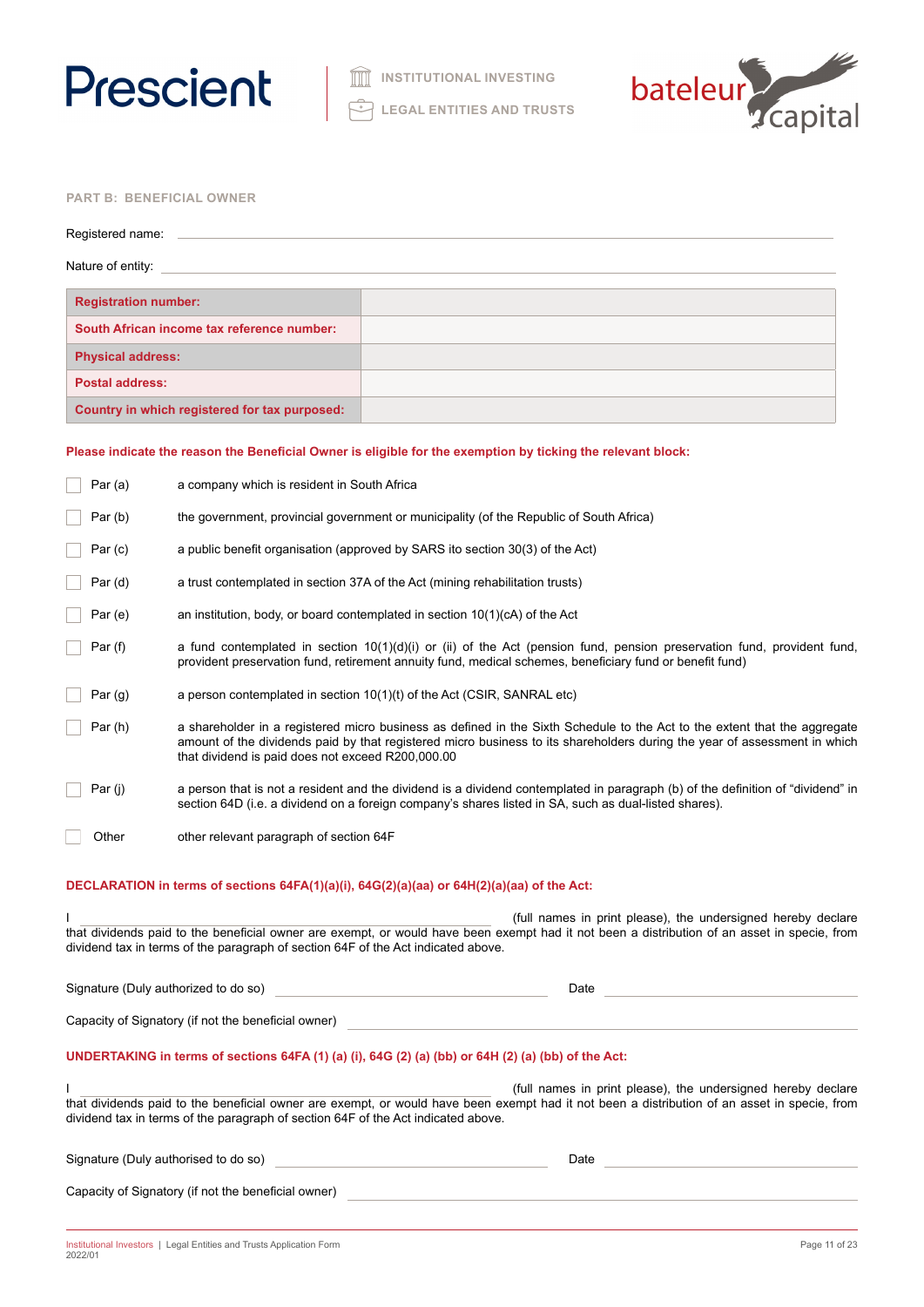



# **ANNEXURE A: ULTIMATE BENEFICIAL OWNER**

| <b>PLEASE COMPLETE</b><br>THIS ANNEXURE FOR EVERY INDIVIDUAL INDICATED IN THE TICK-BOXES BELOW<br>Definitions:                                                                                                 |                                                             |
|----------------------------------------------------------------------------------------------------------------------------------------------------------------------------------------------------------------|-------------------------------------------------------------|
| "Owns the legal entity": any natural person that owns 25% or more of the issued shares of the legal entity applicant, whether directly or<br>indirectly, and which shares have voting rights attached to them. |                                                             |
| "Effective control": any natural person that controls the legal entity independently, or together with another person, through means other than<br>shareholding. E.g. shareholder agreements.                  |                                                             |
| Please tick the appropriate box/es, according to the role of the individual for whom the annexure is being completed:                                                                                          |                                                             |
| Owner of 25% or more shares with voting rights attached                                                                                                                                                        | Exercises control of the legal entity through other means** |
| Manager<br><b>Executive Director</b><br>Non-executive director                                                                                                                                                 | Partner                                                     |
| ** Please specify what "other means" refers to _________________________________                                                                                                                               |                                                             |
| Details of natural person.                                                                                                                                                                                     |                                                             |
| Full Name<br>and the control of the control of the control of the control of the control of the control of the control of the                                                                                  |                                                             |
| ID or Passport Number (if Foreign National)                                                                                                                                                                    |                                                             |
| Percentage shareholding in legal entity (if applicable)<br>and the control of the control of the control of the control of the control of the control of the control of the                                    |                                                             |
| Role/Position at legal entity applicant                                                                                                                                                                        |                                                             |
| Signature                                                                                                                                                                                                      |                                                             |

Supporting documents to be submitted with application form:

1. A copy of an ID document (as defined under "FICA Requirements") for each individual for/by whom this form is completed.

2. A group structure/organogram.

Should go up to the natural person that owns or exercises effective control of the legal entity applicant; and.

Should include percentage shareholding with voting rights attached per entity/person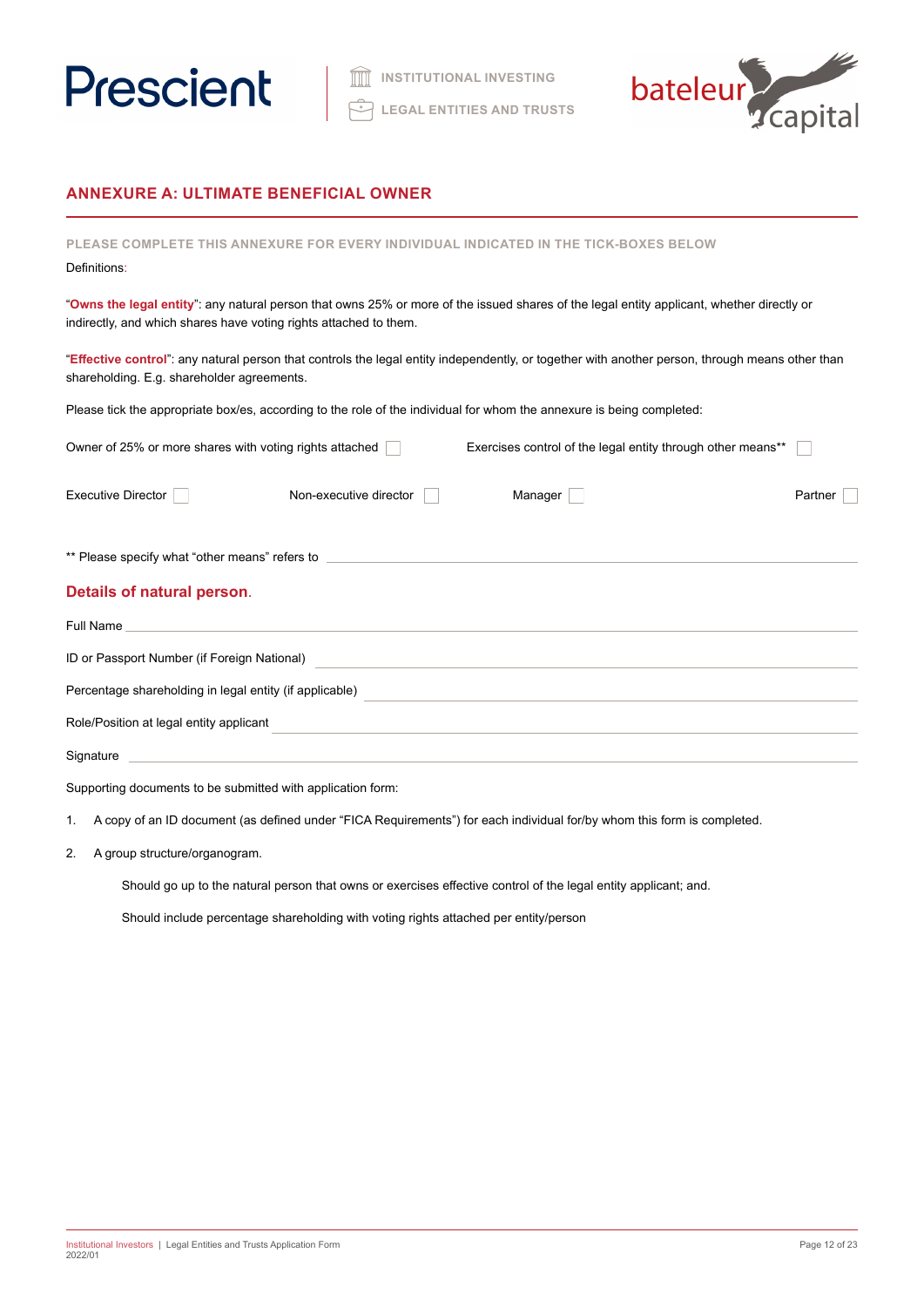

# **AUTHORISATION AND DECLARATION**

- 1. I have read and fully understood all the pages of this application form and agree to the Terms and Conditions of this investment into the Unit Trust Option(s) and I understand that this application and any further documents, read with the Supplemental Deed, constitutes the entire agreement between the Prescient Management Company (RF) (Pty) Ltd ("the Manager") and me.
- 2. I warrant that the information contained herein is true and correct and that where this application is signed in a representative capacity, I have the necessary authority to do so and that this transaction is within my power.
- 3. I am aware of the charges and fees, the total expense ratio, investment objectives, risk factors and income distributions applicable to my investment as set out in this form and in other documentation provided to me.
- 4. I authorise the Manager to deduct any debit orders, electronic collections, any applicable taxes and also to pay all fees. If the additional annual advisor fees are insufficient to pay the Financial Advisor (FSP) from one portfolio, the Manager will sell units proportionately from the portfolios and pay the amounts to the advisor monthly. Permissible deductions from the portfolio include service charges, performance fees, bank charges, trustee/custodian, audit fees, securities transfer tax and brokerage.
- 5. I acknowledge that the responsibility in ensuring my instruction has been received and actioned by the Manager lies with me.
- 6. I acknowledge that the Manager will not be liable for any damages or loss of whatsoever nature arising out of the Manager's failure to action my instruction due to any occurrences beyond the control of the Manager, nor will the Manager be liable for any loss incurred due to incorrect information being supplied by myself or by my advisor or agent sending completed documentation to the incorrect mailbox.
- 7. I acknowledge the transaction cut off times set out herein and agree to comply with such cut off times.
- 8. I acknowledge the inherent risk associated with the selected Qualified Investor Hedge Fund (s) and that there are no performance guarantees. I have received, read and understand the Hedge Fund Risk Disclosure Statement appended to this application form.
- 9. I understand and agree that no part of the services provided by the Manager constitutes a solicitation, recommendation, guidance or proposal, nor does it constitute financial, tax, legal, investment or other advice. I warrant to the Manager that I am acting for my own account, I have made my own independent decisions to enter into the investment and as to whether the investment is appropriate or proper for me, based upon my own judgement and upon advice from such advisors as I may deem necessary. I warrant that I am not relying on any communication from the Manager, whether written, oral or implied as investment advice or as a recommendation to enter into the investment; it being understood that information and explanations relating to the terms and conditions of an investment shall not be considered investment advice or a recommendation to enter into the investment. I warrant that I have not received from the Manager any assurance or guarantee as to the expected results of the investment.
- 10. I understand that the Manager will accept instructions from my FSP only if duly appointed and authorised in writing by me. The Manager will not be held liable for any losses that may result from unauthorised instructions given to the Manager by my FSP.
- 11. I hereby authorise the Manager to furnish written reports to my duly appointed FSP, if applicable.
- 12. If I have appointed an FSP I authorise the payment of the negotiated fees to be paid to my FSP from my portfolios. This authority to pay fees may be withdrawn by written notice to the Manager.
- 13. I authorise the Manager to accept and act upon instructions by e-mail and hereby waive any claim that I have against the Manager and indemnify the Manager against any loss incurred as a result of the Manager receiving and acting on such communication or instruction.
- 14. SARS requires the Manager to pay over dividend tax on your behalf where applicable. The Manager will deduct this tax before it pays any dividends or re-invests these into your investment account. Unless the Manager receives information from you indicating otherwise, accounts held by South African trusts, companies and partnerships will attract the default Dividend Tax (DT).
- 15. Any personal information may be used by the Manager in the normal course of business to provide the products and services and the Manager may retain and share any information for purposes of investment transactions, processing and administration and to communicate directly with me. Personal information will not be given or sold to any third parties. The Manager will disclose or report personal information if and when required to do so by law or any regulatory authority, and to the Manager's employees (if relevant), or agents who require such information to carry out their duties. I/we consent to the processing of my/our personal information/data and the disclosure of my/ our personal information/data to any tax authority and/or as may be required to comply with FATCA and the Common Reporting Standard (CRS) as explained in the Terms and Conditions and the Compulsory Foreign Tax Declaration and Self-Certification attached hereto. I consent to the Manager making enquiries of whatsoever nature for the purpose of verifying the information disclosed in this application and I expressly consent to the Manager obtaining any other information concerning me from any source whatsoever to enable the Manager to process this application.
- 16. I confirm that I have received, noted and understood the following information:
	- a. the Minimum Disclosure Document
	- b. investment objectives and risk factors
	- c. the calculation of the Net Asset Value (NAV), dealing prices and distribution of income accruals
	- d. any additional information necessary to enable the investor to make an informed decisions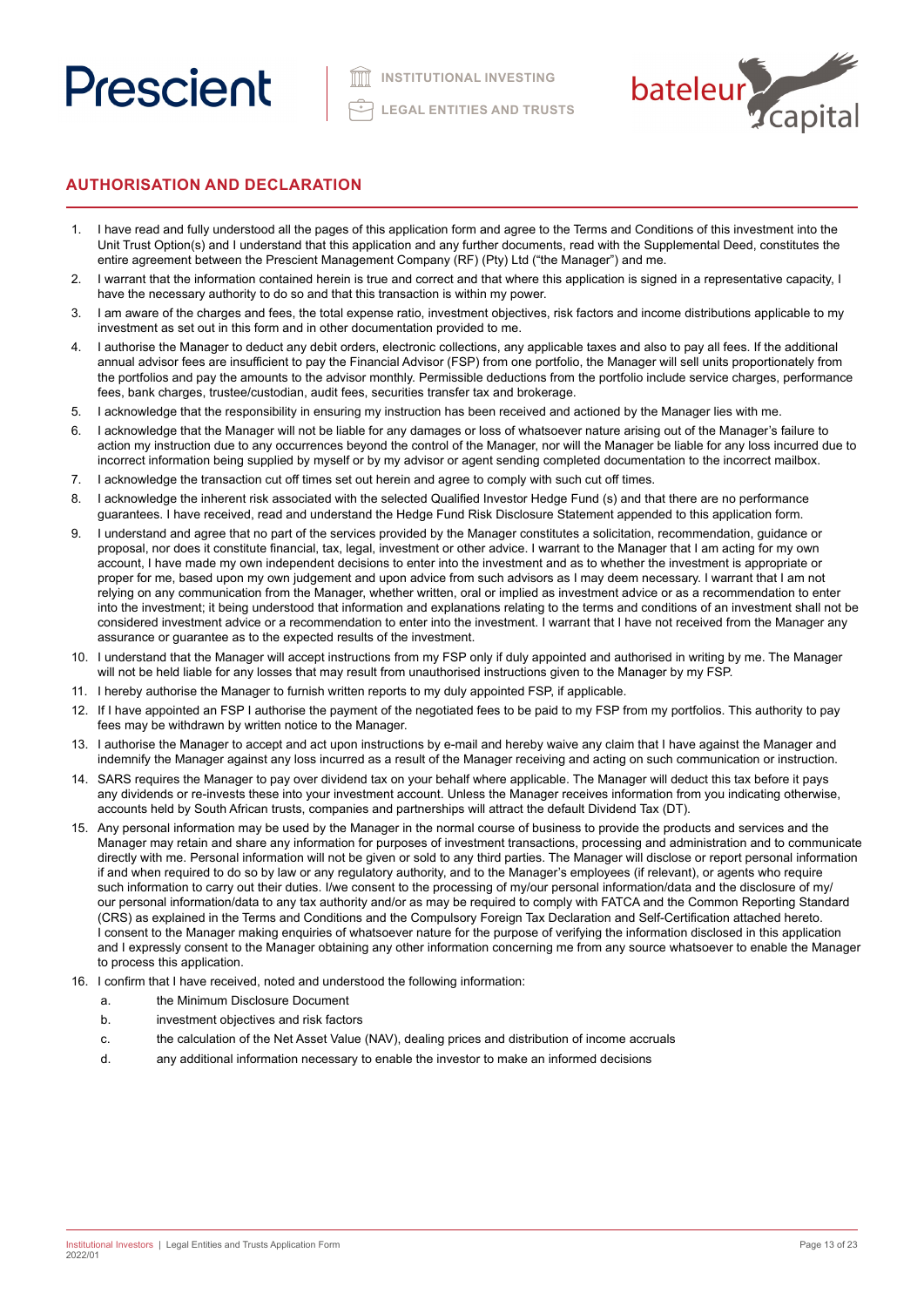



17. I consider the entity to be, or to be associated with a Domestic Prominent Influential Person or a Foreign Prominent Public Official.

| Yes                              | No |  |  |  |
|----------------------------------|----|--|--|--|
| If Yes, please provide details:. |    |  |  |  |
|                                  |    |  |  |  |

# **Please note: It is the client's responsibility to disclose to Prescient should this status change.**

18. I acknowledge that Prescient will retain personal information as permitted or required to do so in terms of Applicable Laws. However, as a general rule, Prescient may retain personal information for the longest period permitted by such Applicable Laws should Prescient foresee a requirement to retain it for a lawful purpose. (for example, for the purposes of complaints handling, legal processes and proceedings.)

| Signed at <u>example and a series of the series of the series of the series of the series of the series of the series of the series of the series of the series of the series of the series of the series of the series of the s</u> | Date experience and the set of the set of the set of the set of the set of the set of the set of the set of the                                                                                                                |
|--------------------------------------------------------------------------------------------------------------------------------------------------------------------------------------------------------------------------------------|--------------------------------------------------------------------------------------------------------------------------------------------------------------------------------------------------------------------------------|
|                                                                                                                                                                                                                                      |                                                                                                                                                                                                                                |
|                                                                                                                                                                                                                                      |                                                                                                                                                                                                                                |
| Signed at experiment and the service of the service of the service of the service of the service of the service                                                                                                                      | Date and the contract of the contract of the contract of the contract of the contract of the contract of the contract of the contract of the contract of the contract of the contract of the contract of the contract of the c |
| Full name of signatory <b>Example 20</b> Pull name of signatory                                                                                                                                                                      |                                                                                                                                                                                                                                |
| <b>Authorised Signatory</b>                                                                                                                                                                                                          |                                                                                                                                                                                                                                |
|                                                                                                                                                                                                                                      |                                                                                                                                                                                                                                |

# **THANK YOU**

You have completed this application form. Please collate all your required FICA documentation to include in your submission.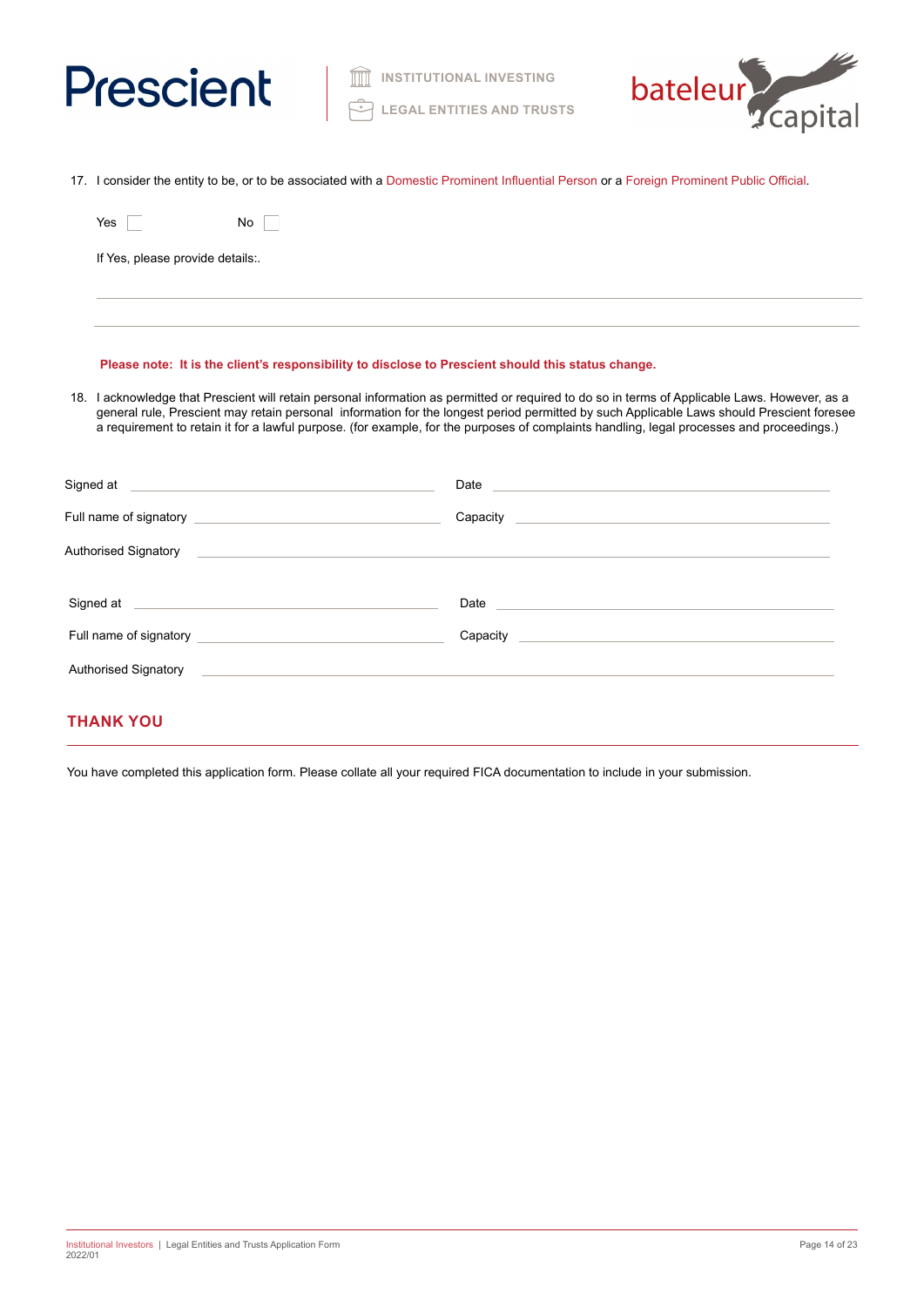

# **FICA REQUIREMENTS**

# **In terms of the Financial Intelligence Centre Act, 2001 ("FICA") Prescient requires a copy of each of the following documents:**

An "ID document" means a clear copy of a green, bar coded ID book, both sides of a smart ID card or a passport on which the photo, ID number, name and surname and nationality of the person is visible.

"Proof of bank account details" is a bank statement that clearly displays the investor's name and bank account number.

"Proof of address/business address" means a document less than 3 months old containing physical address that is a utility bill, bank statement, rates account or tax invoice.

# **SOUTH AFRICAN (PTY) LTD**

- Disclosure certificate (CoR39) OR Certificate of Incorporation (CM1/CoR14.3) and Notice of Registered Office and Postal Address (CM22/ CoR21);
- Proof of business address (if different from CoR39/CM21/CoR21);
- Proof of authority to act on behalf of the company e.g. a directors' resolution;
- ID documents for all authorised representatives (as per resolution);
- A completed "Annexure A: Ultimate Beneficial Owner" for each beneficial owner; and
- Supporting documents as requested per Annexure A.

# **SOUTH AFRICAN LISTED COMPANIES**

- Disclosure certificate (CoR39) OR Certificate of Incorporation (CM1/CoR14.3) and Notice of Registered Office and Postal Address (CM22/ CoR21);
- Proof of listing showing name of exchange;
- Proof of authority to act on behalf of the company e.g. director's resolution;
- ID documents for all authorised representatives (as per resolution);
- A completed "Annexure A: Ultimate Beneficial Owner" for each beneficial owner; and
- Supporting documents as requested per Annexure A.

### **SOUTH AFRICAN CLOSE CORPORATIONS**

- Founding Statement and Certificate of Incorporation (CK1) and Amended Founding Statement (CK2);
- Proof of business address (if different to CK2);
- Proof of authority to act for the close corporation e.g. a members' resolution;
- ID documents for all authorised representatives (as per the resolution);
- A completed "Annexure A: Ultimate Beneficial Owner" for each beneficial owner; and
- Supporting documents as requested per Annexure A.

### **COLLECTIVE INVESTMENT SCHEMES (CIS)**

- A copy of the approved supplemental deed of the CIS;
- A resolution from the directors of the management company appointing the persons that are authorised to act on behalf of the CIS; and
- An identity document for each of the authorised signatories.

#### **RETIREMENT FUND**

- Registration Certificate in terms of the Pension Funds Act;
- Proof of address of the fund:
- Proof of authority to act on behalf of the funds e.g. board of trustees' resolution; and
- ID documents for all authorised representatives (as per resolution).

# **MEDICAL AID SCHEMES**

- Registration Certificate in terms of the Medical Schemes Act;
- Proof of address of the fund;
- Proof of authority to act on behalf of the fund e.g. board of trustees' resolution; and
- ID documents for all authorised representatives (as per resolution).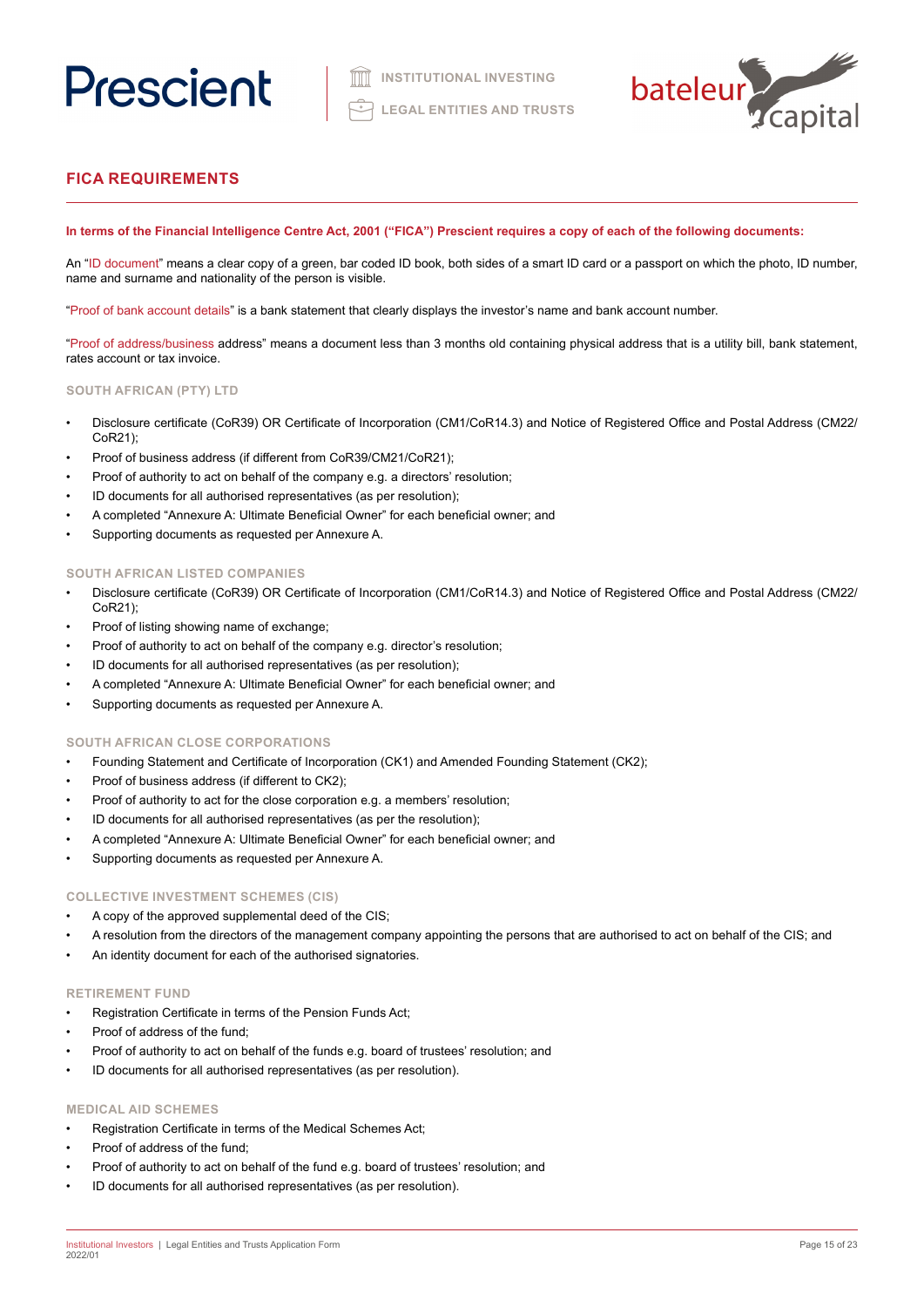

## **FOREIGN COMPANIES**

- Document of incorporation or founding document, that has been issued by the regulator of companies in your jurisdiction;
- Proof of address (if not displayed on registration documentation as requested above);
- Proof of trading name (if different to registered name);
- Proof of authority to act on behalf of the company e.g. a directors' resolution;
- ID documents/passports for all authorised representatives (as per resolution);
- A completed "Annexure A: Ultimate Beneficial Owner" for each beneficial owner; and
- Supporting documents as requested per Annexure A.

# **PARTNERSHIPS**

- A copy of the Partnership agreement;
- Proof of address of the partnership;
- Proof of authority to act on behalf of the partnership e.g. partner' resolution;
- ID documents for all partners and authorised representatives (as per resolution);
- A completed "Annexure A: Ultimate Beneficial Owner" for each beneficial owner; and
- Supporting documents as requested per Annexure A.

#### **TRUSTS**

- Letter of authority from the Master (SA trust) or foreign regulator (foreign trusts);
- A copy of the Trust Deed;
- Proof of authority to act on behalf of the trust e.g. trustee resolution;
- ID documents for all authorised representatives (as per resolution); and
- ID documents for all founders, donors, trustees and named beneficiaries of the trust.

## **OTHER LEGAL ENTITIES (CLUBS, NPO'S, CHURCHES, ETC)**

- The constitution or other founding document/ Regulatory approval in terms of which legal entity is created;
- Proof of address of the entity;
- Proof of authority to act on behalf of the entity e.g. trustees' resolution;
- ID documents for all authorised representatives (as per resolution);
- A completed "Annexure A: Ultimate Beneficial Owner" for each beneficial owner; and
- Supporting documents as requested per Annexure A.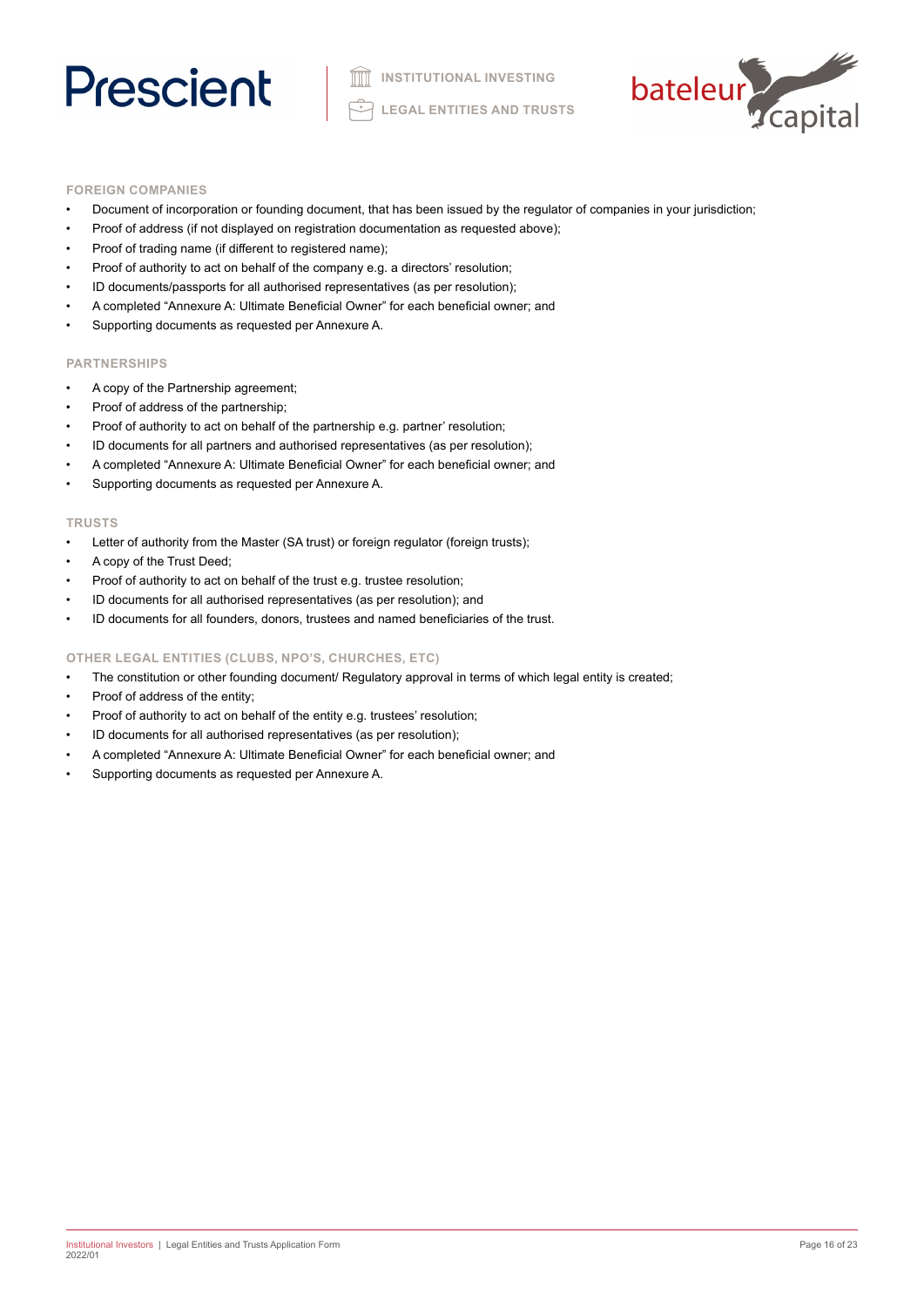



# **CONTACT PRESCIENT MANAGEMENT COMPANY (RF) (PTY) LTD**

| <b>Physical Address</b> | Prescient House, Westlake Business Park, Otto Close, Westlake, 7945 |  |
|-------------------------|---------------------------------------------------------------------|--|
| <b>Postal Address</b>   | P.O. Box 31142 Tokai 7966                                           |  |
| <b>Toll Free</b>        | +27 800 111 899                                                     |  |
| <b>Reception</b>        | +27 21 700 3600                                                     |  |
| E-mail                  | hedge@prescient.co.za                                               |  |
| <b>Website</b>          | www.prescient.co.za                                                 |  |

# **CONTACT BATELEUR CAPITAL (PTY) LTD**

| <b>Physical Address</b> | Block H, The Terraces, No 1, Steenberg Office Park, 2 Silverwood Close, Westlake, 7945 |
|-------------------------|----------------------------------------------------------------------------------------|
| <b>Postal Address</b>   | Postnet Suite 130, Private Bag, X1005, Claremont, 7735                                 |
| <b>Telephone</b>        | +27 21 681 5060                                                                        |
| Fax                     | +27 86 649 1794                                                                        |
| E-mail                  | funds@bateleurcapital.com                                                              |
| <b>Website</b>          | www.bateleurcapital.com                                                                |

# **COMPLIANCE DEPARTMENT**

| <b>Compliance Officer</b> | <b>Charmaine Tew</b>                                                |
|---------------------------|---------------------------------------------------------------------|
| <b>Physical Address</b>   | Prescient House, Westlake Business Park, Otto Close, Westlake, 7945 |
| <b>Postal Address</b>     | P.O. Box 31142 Tokai 7966                                           |
| <b>Toll Free</b>          | +27 800 111 899                                                     |
| <b>Reception</b>          | +27 21 700 3600                                                     |
| E-mail                    | compliance@prescient.co.za                                          |
| <b>Website</b>            | www.prescient.co.za                                                 |

# **COMPLAINTS**

Please do not hesitate to contact us if you are not satisfied with this investment or the services received from Prescient. A complaint must be submitted to the Compliance Officer. Prescient will acknowledge the complaint in writing and will inform the investor of the contact details of the persons involved in the resolution thereof. Should you wish to lodge a complaint regarding the services being provided, an email can be sent to [complaints@prescient.co.za](mailto:complaints%40prescient.co.za?subject=) or alternatively you can obtain our complaints policy, conflict of interest policy from the compliance department (address above).

Should you have a complaint related to the advice given by your financial advisor, please submit this complaint directly to your financial advisor. If an investor is still not satisfied with the response from the Financial Advisor, he/she has the right to address his/her complaint in writing to the Ombud for Financial Services Providers at the address below. The Ombud is legally empowered to investigate and adjudicate complaints in a procedurally fair, economical and expeditious manner.

| <b>Postal Address</b> | P.O. Box 74571 Lynnwood Ridge 0040 |
|-----------------------|------------------------------------|
| <b>Telephone</b>      | +27 12 470 9080                    |
| Fax                   | +27 12 348 3447                    |
| E-mail                | info@faisombud.co.za               |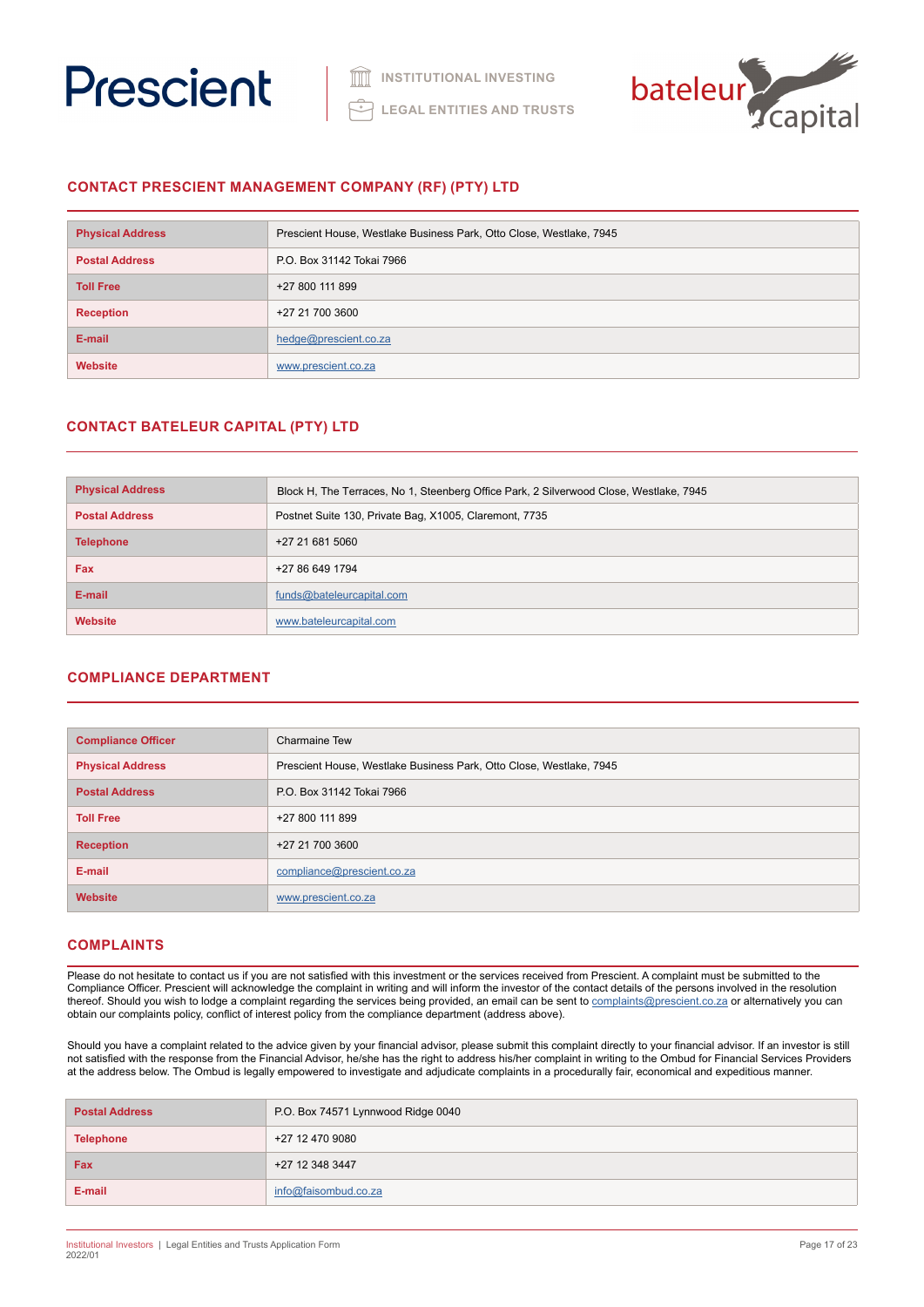

# **Hedge Fund Risk Disclosure**

This annexure forms part of and should be read together with the application form to which it is attached. This disclosure should not be seen as exhaustive and investors are encouraged to take independent advice before investing in any hedge fund ("Fund").

# **GENERAL**

The risks described herein should not be considered to be an exhaustive list of the risks which potential investors should consider before investing in a Fund. Potential investors should be aware that an investment in an underlying portfolio may be exposed to other risks of an exceptional nature from time to time. Investment carries with it a degree of risk. Different risks may apply to different Funds and/or Classes. Details of specific risks attaching to a particular Fund or Class which are additional to those described in this section will be disclosed in the relevant Supplemental Deed. Prospective investors are advised that the value of shares and the income from them may go down as well as up and, accordingly, an investor may not get back the full amount invested and an investment should only be made by persons who can sustain a loss on their investment. Past performance of the Fund should not be relied upon as an indicator of future performance. The difference at any one time between the sale price (to which may be added a sales charge or commission) and the redemption price of shares (from which may be deducted a redemption fee) means an investment should be viewed as medium to long term. The attention of potential investors is drawn to the taxation risks associated with the investment. The securities and instruments in which the Funds invest are subject to normal market fluctuations and other risks inherent in investing in such investments and there can be no assurance that any appreciation in value will occur.

Potential investors should consider the following risk factors before investing in a Fund:

- Prospective investors should be aware that the investments of the Fund are subject to normal market fluctuations and other risks inherent in investing in securities. There can be no assurance that any appreciation in value of investments will occur. There is no assurance that the investment objectives of any Fund will actually be achieved. Given the possible differences between the offer and redemption prices, an investor who realises his units in a Fund after a short period may, in addition to the above, not realise the amount originally invested. Therefore, investment in any Fund should be viewed as a medium to long term investment.
- The Net Asset Value of a Fund may vary in value within a short period of time because of variations in value of the underlying assets of such Fund and the income derived therefrom. Investors may not recoup the original amount invested in any Fund.
- Depending on an investor's currency of reference, currency fluctuations may adversely affect the value of an investment in one or more of the Funds.

# **COMMON STOCKS**

Common stock represents an ownership interest in a company. The value of a company's stock may fall as a result of factors relating directly to that company, such as decisions made by its management or lower demand for the company's products or services. A stock's value may also fall because of factors affecting not just the company, but companies in the same industry or in a number of different industries, such as increases in production costs. From time to time, a Fund may invest a significant portion of its assets in companies in one or more related industries or sectors, which would make the Fund more vulnerable to adverse developments affecting those industries or sectors. The value of a company's stock may also be affected by changes in financial markets that are relatively unrelated to the company or its industry, such as changes in interest rates or currency exchange rates. In addition, a company's stock generally pays dividends only after the company makes required payments to holders of its bonds and other debt. For this reason, the value of the stock will usually react more strongly than bonds and other debt to actual or perceived changes in the company's financial condition or prospects. Stocks of smaller companies may be more vulnerable to adverse developments than those of larger companies.

Funds may borrow securities in order to sell them short, in the hope that the price of the underlying instrument will fall. Where the price of the underlying instrument rises, the investor can be exposed to significant losses, given that the Manager is forced to buy securities (to deliver to the purchaser under the short sale) at high prices.

# **VALUE STOCKS**

These are stocks of companies that are not expected to experience significant earnings growth, but whose stock is undervalued by the market in the opinion of the investment manager. These companies may have experienced adverse business developments or may be subject to special risks that have caused their stocks to be out of favour. If the investment manager's assessment of a company's prospects is wrong, or if other investors do not come to recognise the value of the company, then the price of the company's stock may fall or may not approach the value anticipated for it.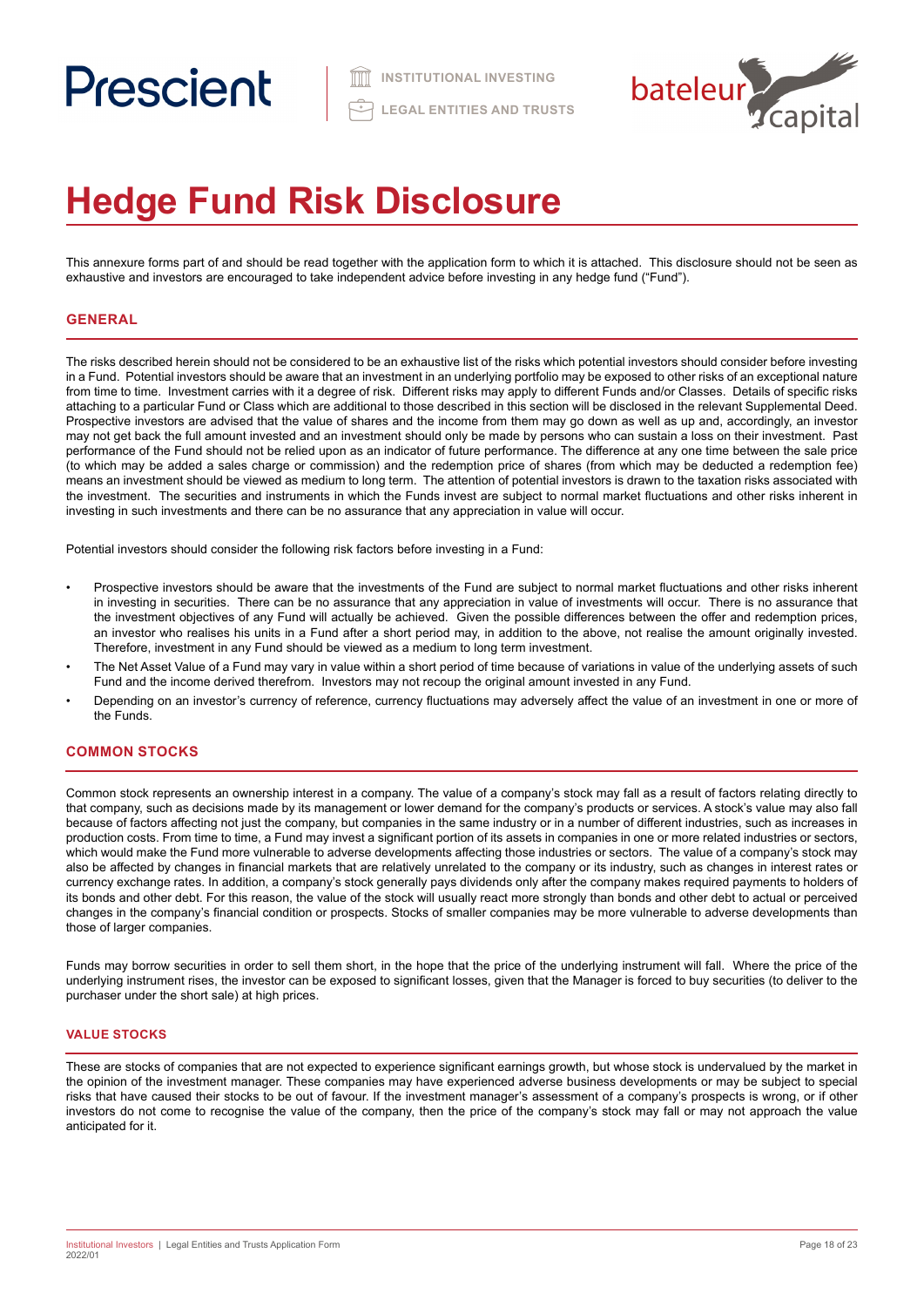

# **GROWTH STOCKS**

Certain Funds may invest in stocks of companies that the investment manager believes are likely to have earnings that will grow faster than other companies. These growth stocks typically trade at higher multiples of current earnings than other stocks. Therefore, the values of growth stocks may be more sensitive to changes in current or expected earnings than the values of other stocks. If the investment manager's assessment of the prospects for the company's earnings growth is wrong, or if its judgement of how other investors will value the company's earnings growth is wrong, then the price of the company's stock may fall or not approach the value anticipated for it. Seeking earnings growth may result in significant investments in certain sectors, such as the technology sector, which may be subject to greater volatility than other sectors of the economy.

### **LEVERAGE RISK**

Funds may use leverage. This means that the Fund borrows additional funds, or trades on margin, in order to amplify his investment decisions. This means that the volatility of the hedge fund portfolio can be many times that of the underlying investments. The degree to which leverage may be employed in any given hedge fund portfolio will be limited by the mandate the client has with the Fund.

### **MARKET CAPITALISATION RISK**

The securities of small-to-medium-sized (by market capitalisation) companies, or financial instruments related to such securities, may have a more limited market than the securities of larger companies and may involve greater risks and volatility than investments in larger companies. Accordingly, it may be more difficult to effect sales of such securities at an advantageous time or without a substantial drop in price than securities of a company with a large market capitalisation and broad trading market. In addition, securities of small-to-medium-sized companies may have greater price volatility as they are generally more vulnerable to adverse market factors such as unfavourable economic reports.

#### **MARKET RISK**

The value of a Fund may be affected by the decline of an entire market of an asset class, thus affecting the prices and values of the assets in the Fund. In an equity fund, for instance, this is the risk that the equity market in question will go down and, in a bond fund, the risk that the bond market in question will fall. The higher the volatility of the market in which the Fund invests, the greater the risk. Such markets are subject to greater fluctuations in return. Some of the recognised exchanges in which a Fund may invest may be less well-regulated than those in developed markets and may prove to be illiquid, insufficiently liquid or highly volatile from time to time. This may affect the price at which a Fund may liquidate positions to meet redemption requests or other funding requirements.

#### **SETTLEMENT RISK**

It is possible that settlement via a payment system will not take place as expected because payment or delivery by a counterparty fails to take place or is not in accordance with the initial conditions. This risk exists to the extent that the Fund invests in regions where the financial markets are not yet well developed and includes stock exchanges or markets on which the Fund may trade derivatives which may not be the same as those in more developed markets. This risk is limited, but still present, in regions where the financial markets are well developed.

#### **CUSTODIAN RISK**

It is possible that the assets of a Fund that are held in custody may be lost as a result of insolvency, negligence or fraud on the part of the custodian or any sub-custodian.

#### **CONCENTRATION RISK**

Certain Funds may invest a large proportion of total assets in specific assets or in specific markets. This means that the performance of those assets or markets will have a substantial impact on the value of the Fund's portfolio. The greater the diversification of the Fund's portfolio, the smaller the concentration risk. Concentration risk will also be higher in more specialised markets (e.g., a specific region, sector or theme) than in widely diversified markets (e.g., a worldwide allocation).

#### **PERFORMANCE RISK**

The risk of lower returns in a Fund may vary depending on the choices made by the Manager or any investment manager, as well as the existence or non-existence of, or restrictions upon, any third-party security. The risk depends in part on the market risk and on how active the Manager is in the management of the Fund.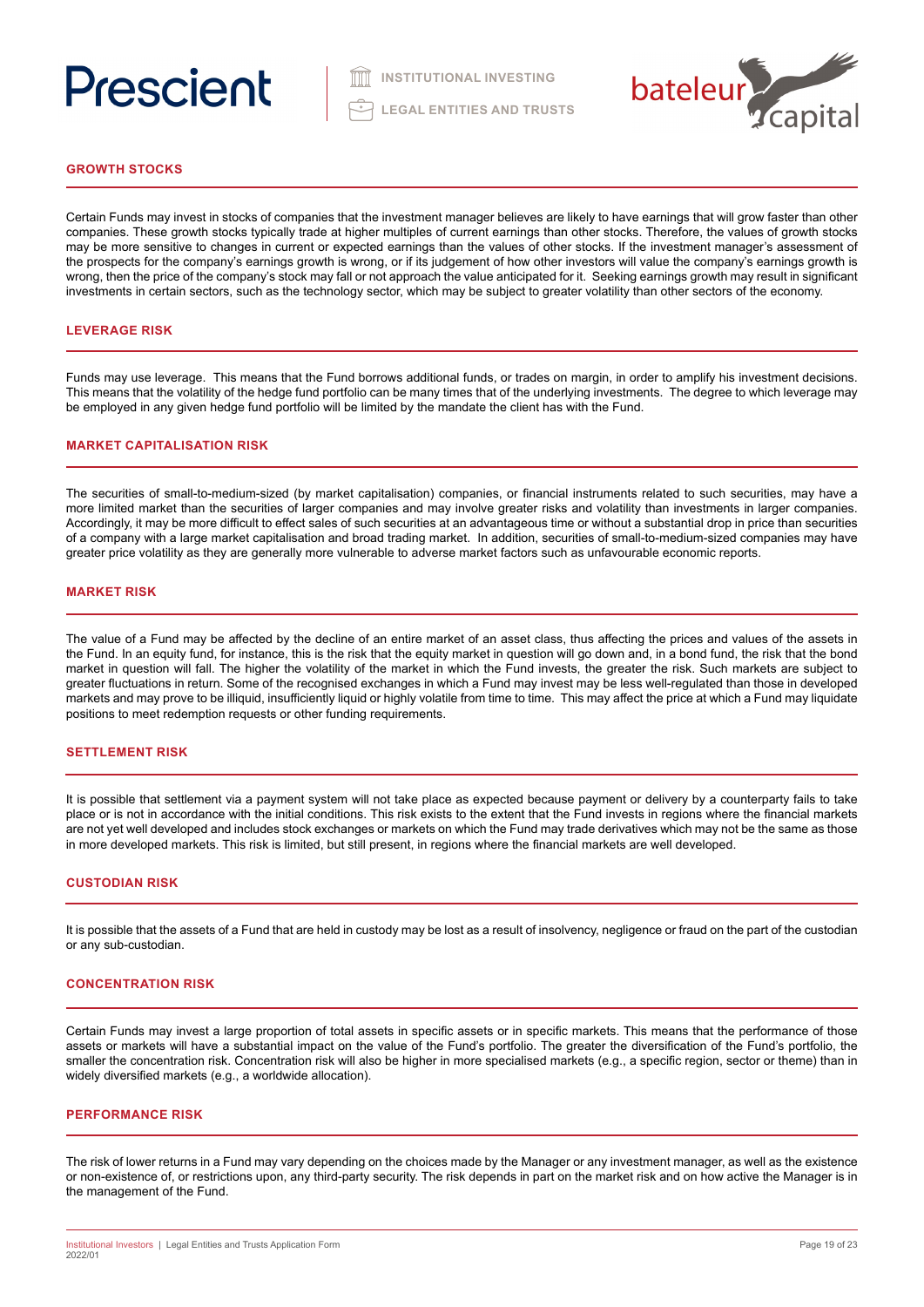

## **CAPITAL RISK**

The capital value of units of a Fund may be affected by various risks to capital, including the potential risk of erosion due to the redemption of units and the distribution of profit in excess of the investment return. This risk can be limited by loss-mitigation, capital-protection or capital-guarantee techniques.

## **REPATRIATION RISK**

It may not be possible for Funds to repatriate capital, dividends, interest and other income from certain countries, or it may require government consents to do so. Funds could be adversely affected by the introduction of, or delays in, or refusal to grant any such consent for the repatriation of funds or by any official intervention affecting the process of settlement of transactions. Economic or political conditions could lead to the revocation or variation of consent granted prior to investment being made in any particular country or to the imposition of new restrictions. Repatriation risk is higher in the case of Funds or underlying investments subject to restrictive laws or regulations.

#### **INFLATION RISK**

Some Funds may invest in securities whose value can be adversely affected by changes in inflation, for example, bonds with a long term to maturity and a fixed coupon. Although many companies in which a Fund may hold shares may have operated profitably in the past in an inflationary environment, past performance is no assurance of future performance. Inflation may adversely affect any economy and the value of companies' shares.

### **INTEREST RATE RISK**

The values of bonds and other debt securities usually rise and fall in response to changes in interest rates. Declining interest rates generally raise the value of existing debt instruments, and rising interest rates generally lower the value of existing debt instruments. Changes in a debt instrument's value usually will not affect the amount of income the Fund receives from it, but will affect the value of the Fund's units. Interest rate risk is generally greater for investments with longer maturities.

Some investments give the issuer the option to "call" or redeem, these investments before their maturity date. If an issuer "calls" its investment during a time of declining interest rates, the investment manager might have to reinvest the proceeds in an investment offering a lower yield, and therefore might not benefit from any increase in value as a result of declining interest rates.

"Premium" investments offer interest rates higher than prevailing market rates. However, they involve a greater risk of loss, because their values tend to decline over time.

# **LIQUIDITY RISK**

Not all securities or instruments (including derivatives and sub-investment grade bonds) invested in by the Funds will be listed or rated and consequently liquidity may be low. Moreover, the accumulation and disposal of holdings in some investments may be time consuming and may need to be conducted at unfavourable prices. The Funds may also encounter difficulties in disposing of assets at their fair price due to adverse market conditions leading to limited liquidity.

## **REDEMPTION RISK**

Large redemptions of units in a Fund might result in the Fund being forced to sell assets at a time and price at which it would normally prefer not to dispose of those assets.

#### **INVESTING IN FIXED INCOME SECURITIES**

Investment in fixed income securities is subject to interest rate, sector, security and credit risks. Lower-rated securities will usually offer higher yields than higher-rated securities to compensate for the reduced creditworthiness and increased risk of default that these securities carry. Lowerrated securities generally tend to reflect short-term corporate and market developments to a greater extent than higher-rated securities which respond primarily to fluctuations in the general level of interest rates. There are fewer investors in lower-rated securities and it may be harder to buy and sell such securities at an optimum time.

The volume of transactions affected in certain international bond markets may be appreciably below that of the world's largest markets, such as the United States. Accordingly, a Fund's investment in such markets may be less liquid and their prices may be more volatile than comparable investments in securities trading in markets with larger trading volumes. Moreover, the settlement periods in certain markets may be longer than in others which may affect portfolio liquidity.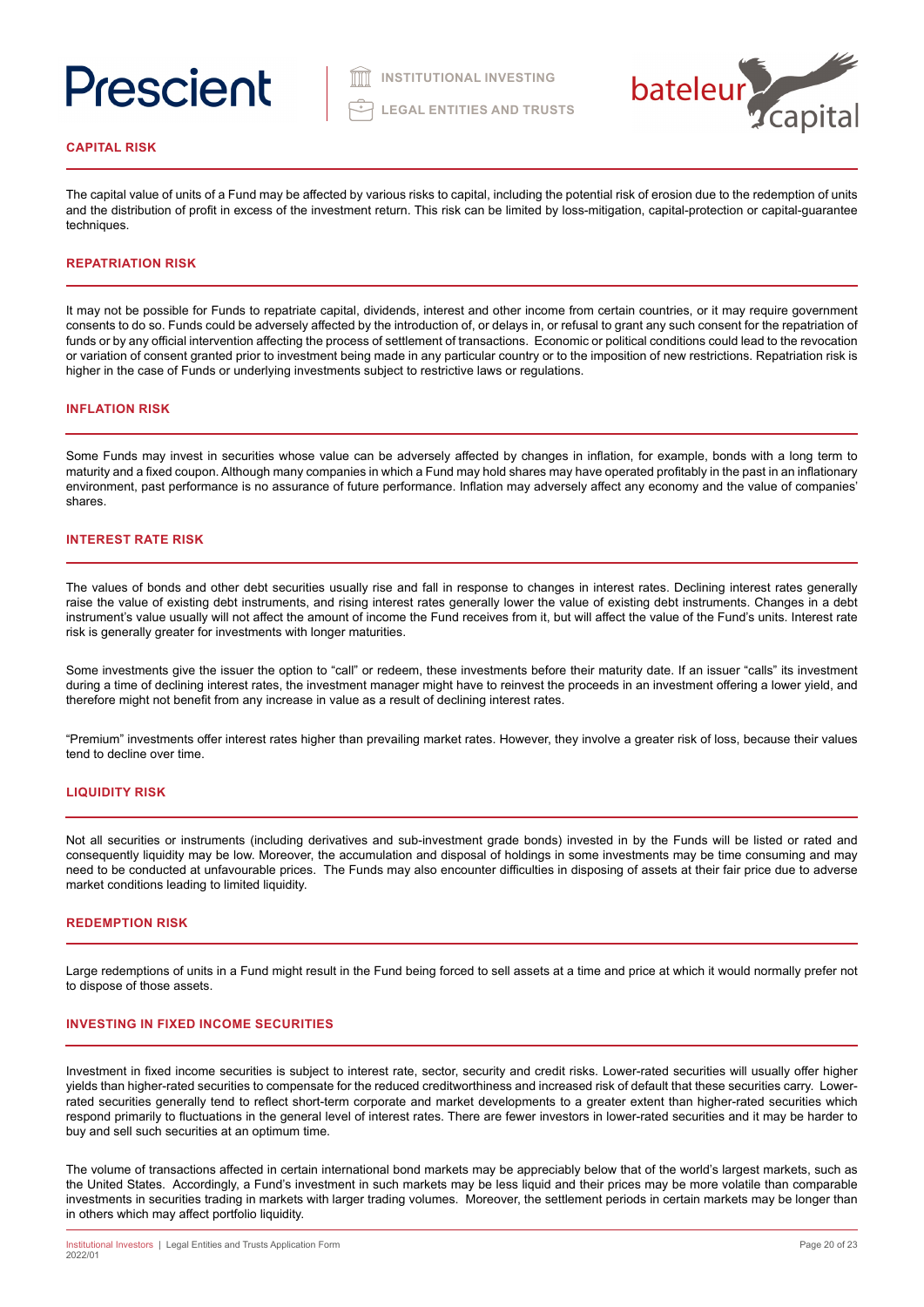

# **CURRENCY RISK**

Assets of a Fund may be denominated in a currency other than the base currency of the Fund and changes in the exchange rate between the base currency and the currency of the asset may lead to a depreciation of the value of the Fund's assets as expressed in the base currency. It may not be possible or practical to hedge against such exchange rate risk. The Fund's investment manager may, but is not obliged to, mitigate this risk by using financial instruments.

Funds may from time to time enter into currency exchange transactions either on a spot basis or by buying currency exchange forward contracts. Funds will not enter into forward contracts for speculative purposes. Neither spot transactions nor forward currency exchange contracts eliminate fluctuations in the prices of a Fund's securities or in foreign exchange rates, or prevent loss if the prices of these securities should decline.

A Fund may enter into currency exchange transactions and/or use techniques and instruments to seek to protect against fluctuation in the relative value of its portfolio positions as a result of changes in currency exchange rates or interest rates between the trade and settlement dates of specific securities transactions or anticipated securities transactions. Although these transactions are intended to minimise the risk of loss due to a decline in the value of hedged currency, they also limit any potential gain that might be realised should the value of the hedged currency increase. The precise matching of the relevant contract amounts and the value of the securities involved will not generally be possible because the future value of such securities will change as a consequence of market movements in the value of such securities between the date when the relevant contract is entered into and the date when it matures. The successful execution of a hedging strategy which matches exactly the profile of the investments of any Fund cannot be assured. It may not be possible to hedge against generally anticipated exchange or interest rate fluctuations at a price sufficient to protect the assets from the anticipated decline in value of the portfolio positions as a result of such fluctuations.

Performance of a Fund may be strongly influenced by movements in foreign exchange rates because currency performance positions held by the Fund may not correspond to the securities position held.

# **DERIVATIVES AND TECHNIQUES AND INSTRUMENTS RISK**

#### **General**

The prices of derivative instruments, including futures and options prices, are highly volatile. Price movements of forward contracts, futures contracts and other derivative contracts are influenced by, among other things, interest rates, changing supply and demand relationships, trade, fiscal, monetary and exchange control programmes and policies of governments, and national and international political and economic events, changes in local laws and policies. In addition, governments from time to time intervene, directly and by regulation, in certain markets, particularly markets in currencies and interest rate related futures and options. Such intervention often is intended directly to influence prices and may, together with other factors, cause all of such markets to move rapidly in the same direction because of, among other things, interest rate fluctuations. The use of techniques and instruments also involves certain special risks, including (1) dependence on the ability to predict movements in the prices of securities being hedged and movements in interest rates, (2) imperfect correlation between the hedging instruments and the securities or market sectors being hedged, (3) the fact that skills needed to use these instruments are different from those needed to select the Fund's securities and (4) the possible absence of a liquid market for any particular instrument at any particular time, and (5) possible impediments to effective portfolio management or the ability to meet redemption.

### **Credit Risk**

There can be no assurance that issuers of the securities or other instruments in which a Fund invests will not be subject to credit difficulties leading to the loss of some or all of the sums invested in such securities or instruments or payments due on such securities or instruments. Funds will also be exposed to a credit risk in relation to the counterparties with whom they transact or place margin or collateral in respect of transactions in financial derivative instruments and may bear the risk of counterparty default.

### **Correlation Risk**

The prices of financial derivative instruments may be imperfectly correlated to the prices of the underlying securities, for example, because of transaction costs and interest rate movements. The prices of exchange traded financial derivative instruments may also be subject to changes in price due to supply and demand factors.

### **Legal Risk**

The use of OTC derivatives, such as forward contracts and swap agreements will expose the Fund to the risk that the legal documentation of the contract may not accurately reflect the intention of the parties.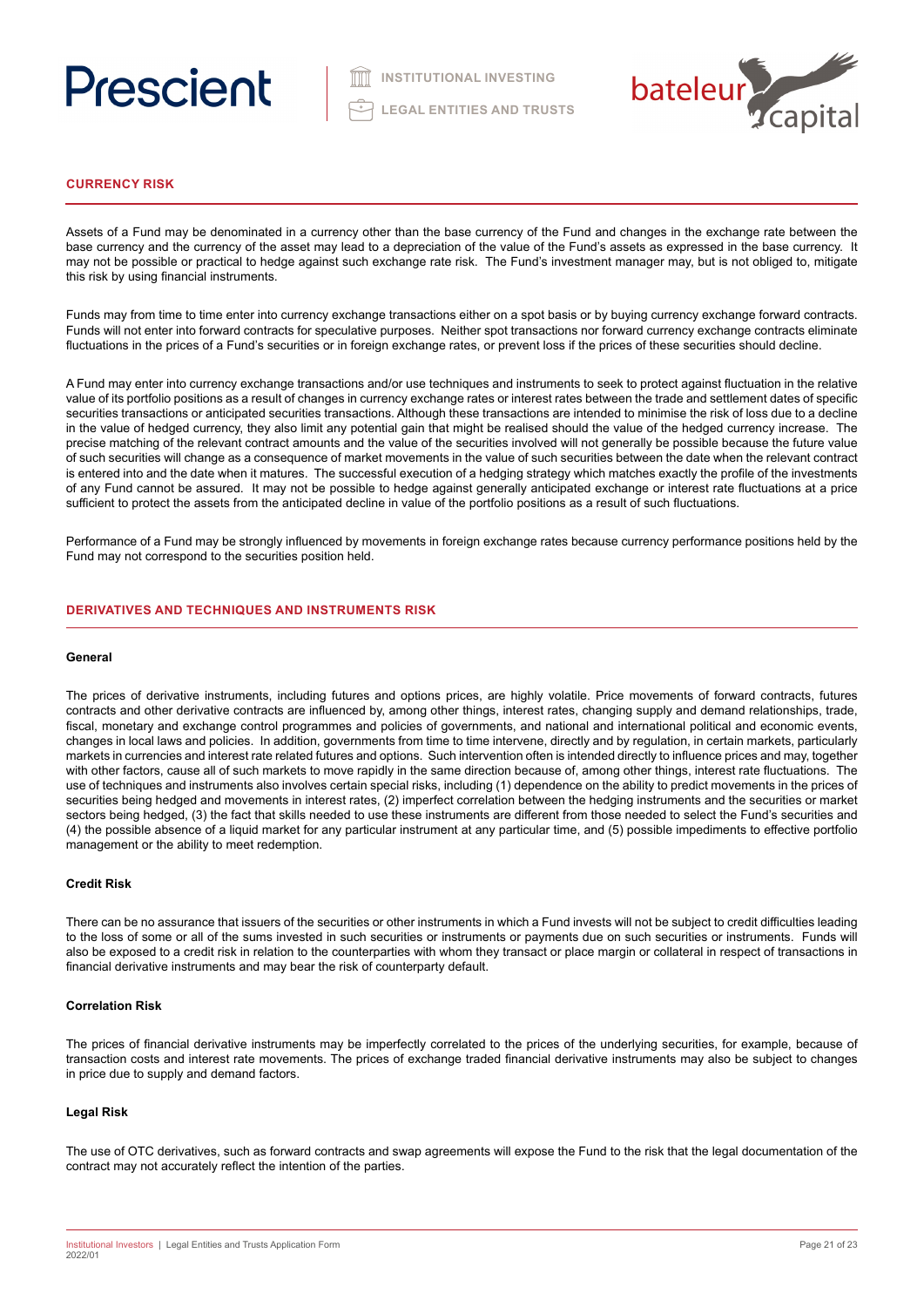

### **Liquidity of Futures Contracts**

Futures positions may be illiquid because certain commodity exchanges limit fluctuations in certain futures contract prices during a single day by regulations referred to as "daily price fluctuation limits" or "daily limits". Under such daily limits, during a single trading day no trades may be executed at prices beyond the daily limits. Once the price of a contract for a particular future has increased or decreased by an amount equal to the daily limit, positions in the future can neither be taken nor liquidated unless traders are willing to effect trades at or within the limit. This could prevent a Fund from liquidating unfavourable positions.

# **Forward Trading**

Forward contracts and options thereon, unlike futures contracts, are not traded on exchanges and are not standardised; rather, banks and dealers act as principals in these markets, negotiating each transaction on an individual basis. Forward and "cash" trading is substantially unregulated; there is no limitation on daily price movements and speculative position limits are not applicable. The principals who deal in the forward markets are not required to continue to make markets in the currencies or commodities they trade and these markets can experience periods of illiquidity, sometimes of significant duration. Market illiquidity or disruption could result in major losses to a Fund.

### **Foreign Exchange Transactions**

Where a Fund utilises derivatives which alter the currency exposure characteristics of transferable securities held by the Fund the performance of the Fund may be strongly influenced by movements in foreign exchange rates because currency positions held by the Fund may not correspond with the securities positions held.

#### **OTC Markets Risk**

Unlisted derivative instruments i.e. OTC derivative instruments will be limited to unlisted forward currency, interest rate or exchange rate swap transactions and will only be permitted for the purposes of efficient portfolio management. Where any Fund acquires securities on OTC markets, there is no guarantee that the Fund will be able to realise the fair value of such securities due to their tendency to have limited liquidity and comparatively high price volatility.

### **Counterparty Risk**

Each Fund will have credit exposure to counterparties by virtue of positions in swaps, repurchase transactions, forward exchange rate and other financial or derivative contracts held by the Fund. To the extent that a counterparty defaults on its obligation and the Fund is delayed or prevented from exercising its rights with respect to the investments in its portfolio, it may experience a decline in the value of its position, lose income and incur costs associated with asserting its rights.

The Funds will also be exposed to a credit risk on parties with whom it trades securities, and may also bear the risk of settlement default, in particular in relation to debt securities such as bonds, notes and similar debt obligations or instruments.

### **Absence of Regulation; Counterparty Default**

In general, there is less government regulation and supervision of transactions in the OTC markets (in which currencies, spot and option contracts, certain options on currencies and swaps are generally traded) than of transactions entered into on recognised exchanges. In addition, many of the protections afforded to participants on some recognised exchanges, such as the performance guarantee of an exchange clearing house, might not be available in connection with OTC transactions. OTC options are not regulated. OTC options are non-exchange traded option agreements, which are specifically tailored to the needs of an individual investor. These options enable the user to structure precisely the date, market level and amount of a given position. The counterparty for these agreements will be the specific firm involved in the transaction rather than a recognised exchange and accordingly the bankruptcy or default of a counterparty with which the Fund trades OTC options could result in substantial losses to the Fund. In addition, a counterparty may not settle a transaction in accordance with its terms and conditions because the contract is not legally enforceable or because it does not accurately reflect the intention of the parties or because of a dispute over the terms of the contract (whether or not bona fide) or because of a credit or liquidity problem, thus causing the Fund to suffer a loss. To the extent that a counterparty defaults on its obligation and the Fund is delayed or prevented from exercising its rights with respect to the investments in its portfolio, it may experience a decline in the value of its position, lose income and incur costs associated with asserting its rights. Counterparty exposure will be in accordance with the Fund's investment restrictions. Regardless of the measures the Fund may implement to reduce counterparty credit risk, however, there can be no assurance that a counterparty will not default or that the Fund will not sustain losses on the transactions as a result.

### **Necessity for Counterparty Trading Relationships**

Participants in the OTC currency market typically enter into transactions only with those counterparties which they believe to be sufficiently creditworthy, unless the counterparty provides margin, collateral, letters of credit or other credit enhancements. While the investment manager believes that it will be able to establish the necessary counterparty business relationships to permit a Fund to effect transactions in the OTC currency market and other counterparty markets, including the swaps market, there can be no assurance that it will be able to do so. An inability to